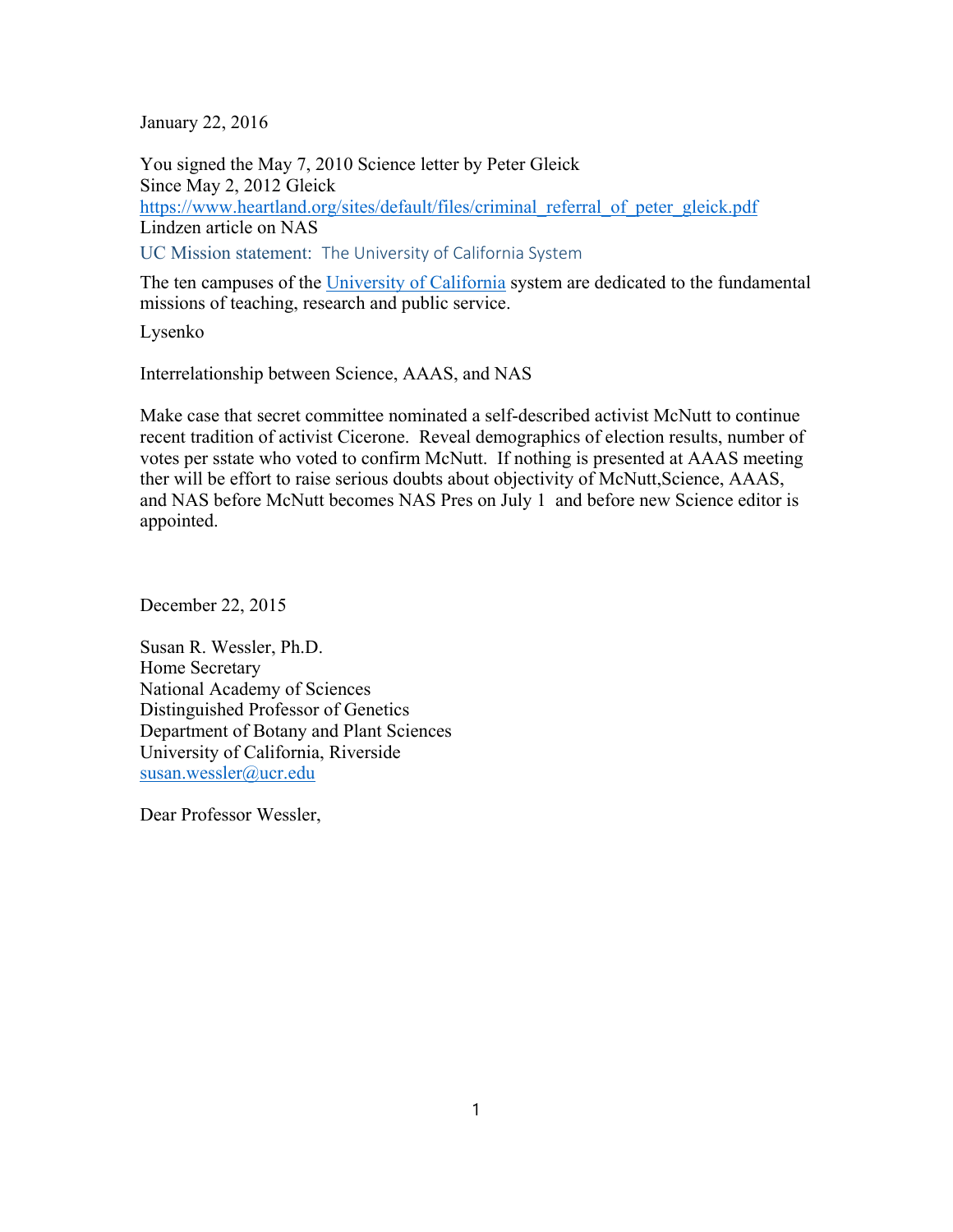I helped Dr. Peter Wood prepare his December 9, 2015 National Association of Scholars email letter to California members of the National Academy of Sciences (NAS) "Concerns about the National Academy of Sciences and Scientific Dissent" (https://www.nas.org/articles/nas\_letter), which you have received. I am writing to you about this email letter as both the Home Secretary of the National Academy of Sciences and a UC Riverside Distinguished Professor (http://newsroom.ucr.edu/2547).

First, in your role as NAS Home Secretary, I request that you send the email letter to all NAS members, since it deals with serious concerns about suppression of scientific dissent and Dr. Marcia K. McNutt as the next NAS President. Please let me know if you cannot send this email letter to NAS members.

Second, in your role as UC Riverside Distinguished Professor, I request that you become at least somewhat familiar with the three scientific controversies described in the email letter because all three have direct relevance to current environmental regulations in California. These regulations originate from the U.S. Environmental Protection Agency (EPA), California Air Resources Board (CARB), and South Coast Air Quality Management District (SCAQMD). Based on the detailed evidence described in the email letter, I can make a strong case that these regulations are scientifically unjustified and are hurting California businesses and the California economy.

Additional evidence against these regulations is contained in my July 13, 2015 letter to the Moreno Valley City Council about the World Logistics Center (WLC) Final Environmental Impact Report (http://www.scientificintegrityinstitute.org/WLCFEIR071315.pdf). The WLC is located about ten miles from UC Riverside and could create new 20,000 blue collar jobs in the greater Riverside area. However, the WLC is being opposed by CARB and SCAQMD for scientifically unjustified reasons.

Finally, please read my unanswered August 31, 2015 letter to UC Riverside Professor and UC Academic Senate Chair J. Daniel Hare regarding the illegal appointments of several UC Professors on the Scientific Review Panel on Toxic Air Contaminants (SRP) (http://www.scientificintegrityinstitute.org/UCASSRP083115.pdf). The SRP has played an important role in scientifically unjustified regulations by CARB and SCAQMD.

Thank you very much for your consideration regarding this important request.

Sincerely yours,

James E. Enstrom, Ph.D., M.P.H. UCLA and Scientific Integrity Institute jenstrom@ucla.edu (310) 472-4274

bcc: Matt Malkan, CAS President matt.malkan@gmail.com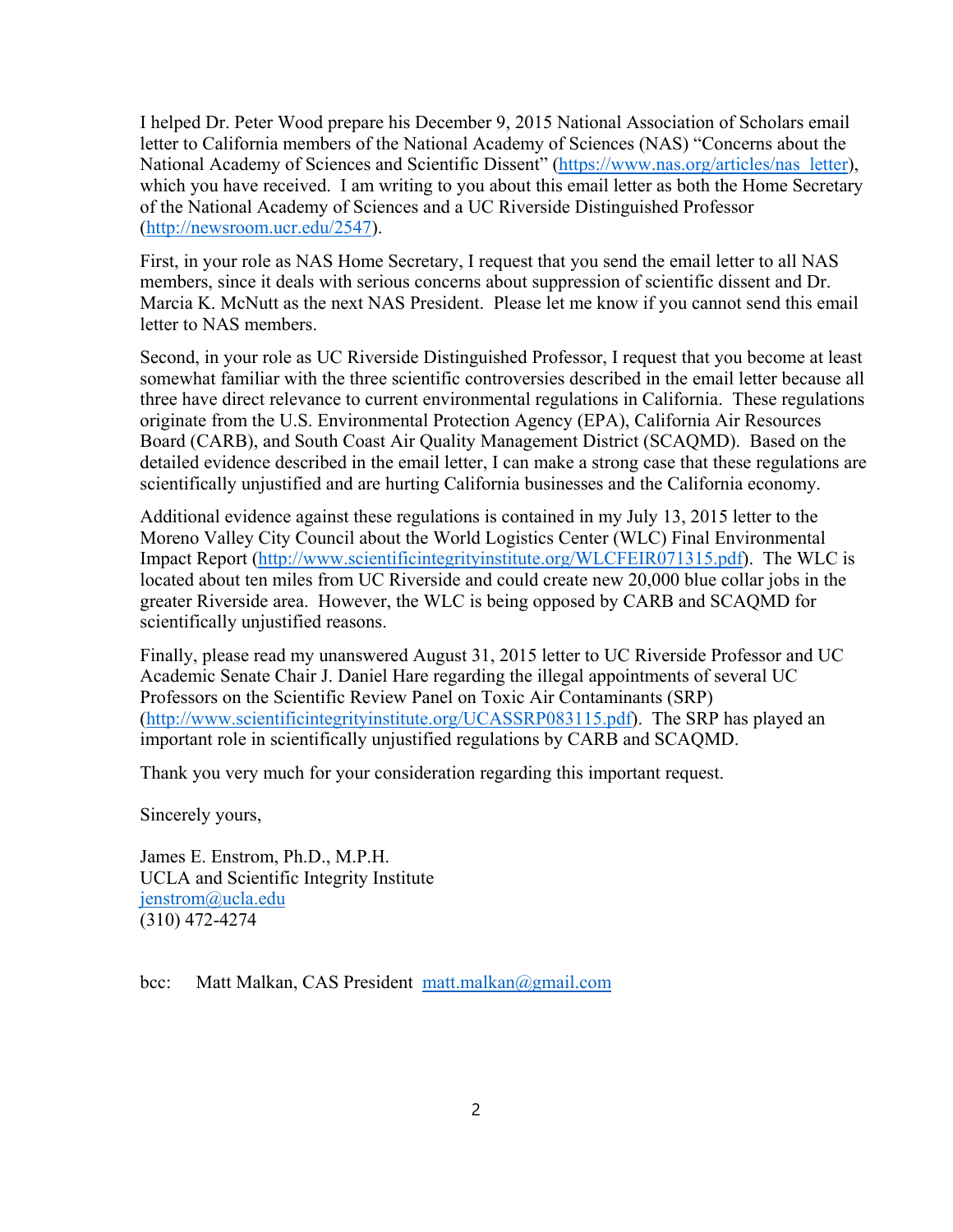most of these and the three weblinks, the related directly to send the Please let me know if this is not possible

I understand that you have already received this email letter three times and have not yet responded. It is tremendous



**Home Secretary** Susan Wessler Distinguished Professor of Genetics Department of Botany and Plant Sciences University of California, Riverside Term expires: June 30, 2018

http://www.nasonline.org/about-nas/leadership/nas-council.html

http://newsroom.ucr.edu/news\_item.html?action=page&id=2547 NAS Home Secretary UCR since August 2010

UC Riverside Professor and UC Academic Senate Chair J. Daniel Hare (http://faculty.ucr.edu/~harejd/)

https://en.wikipedia.org/wiki/Susan\_R.\_Wessler

## **Susan R. Wessler**

From Wikipedia, the free encyclopedia

**Susan R. Wessler, Ph.D.** (b. 1953, New York City) is an American plant molecular biologist and geneticist. She is Distinguished Professor of Genetics at the University of California, Riverside (UCR).

Wessler graduated from the Bronx High School of Science in 1970.<sup>[1]</sup> She received her bachelor's degree in 1974 in Biology from the State University of New York at Stony Brook and her Ph.D. in Biochemistry from Cornell University in 1980.<sup>[1]</sup> She was a postdoctoral fellow at the Carnegie Institution of Washington in the Department of Embryology from 1980-1982.<sup>[1]</sup> She joined the faculty at UGA in 1983 as an assistant professor of botany becoming a full professor in 1992.<sup>[1]</sup> She was named Distinguished Research Professor in 1994 and Regents Professor in 2005.<sup>[1]</sup>

In 2006, Professor Wessler was named a Howard Hughes Medical Institute (HHMI) Professor.<sup>[1]</sup> She is also a "professor at large" at the Keck Graduate Institute at the Claremont Colleges in Claremont, California.<sup>[2]</sup>

Her research focuses on identifying plant transposable elements and determining how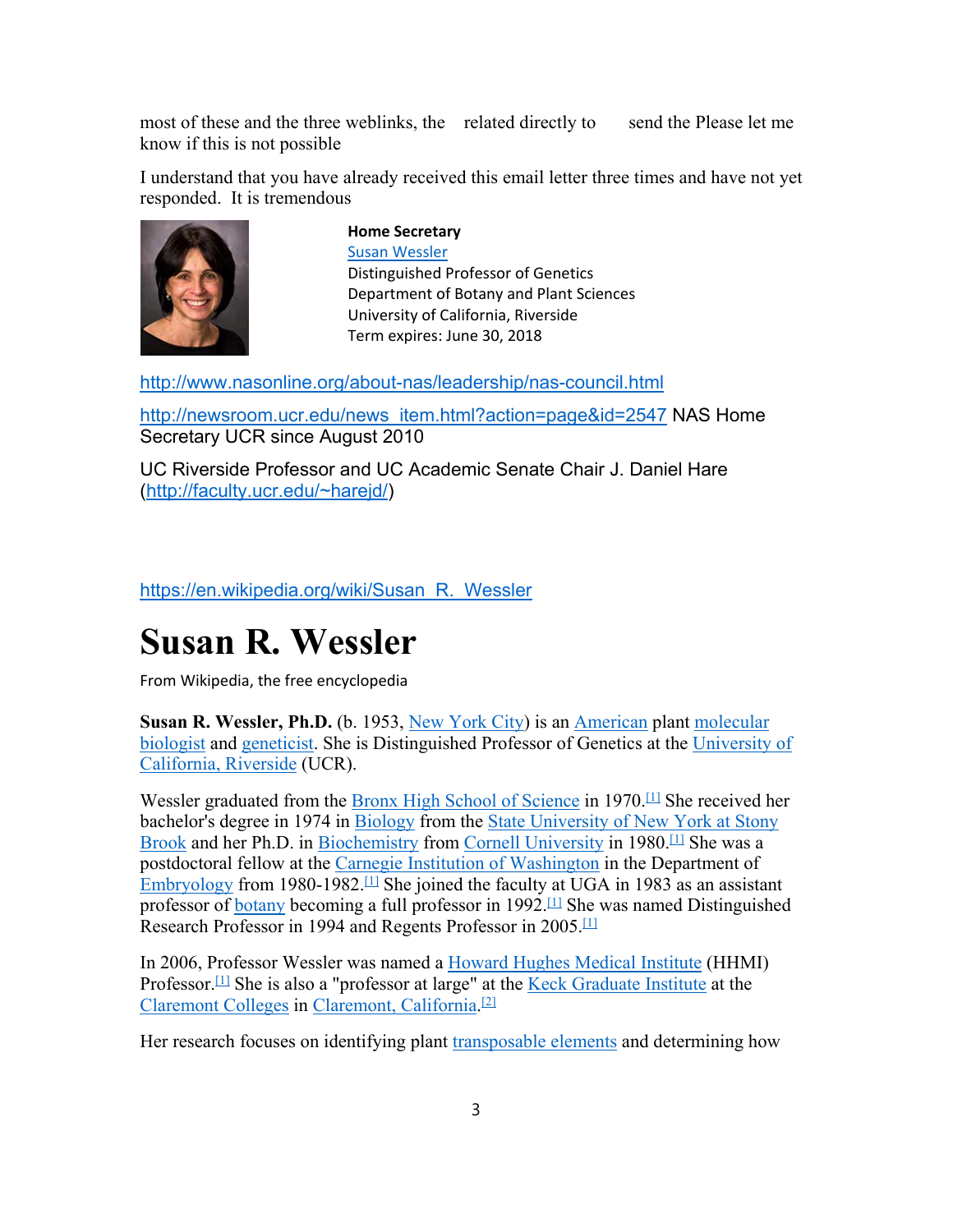they contribute to gene and genome evolution.<sup>[1]</sup>

Education and honors

- ⦁ Diploma, 1970, The Bronx High School of Science
- Bachelor of Science, Biology, 1974, State University of New York at Stony Brook
- ⦁ Ph.D., Biochemistry, 1980, Cornell University
- ⦁ Member, National Academy of Sciences
- Councilor, National Academy of Sciences (2004) and Home Secretary (2011)<sup>[1]</sup>
- ⦁ Fellow, American Association for the Advancement of Science
- ⦁ Fellow, American Academy of Arts and Sciences
- American Society of Plant Biologists' Stephen Hales prize (2011)<sup>[3]</sup>

#### References

⦁

 "Susan R. Wessler '70 Elected Home Secretary of Prestiguous national Academy of Science," *The Bronx High School of Science Alumni News*, Summer 2011, pp. 1, 5. **図 図 http://www.kgi.edu/faculty-and-research/adjunct-and-visiting-faculty.html Keck Graduate** Institute website Adjunct Faculty page]. Accessed June 22, 2011.

⦁ *"ASPB names 2011 award recipients" (PDF). Retrieved July 20, 2012.*

### External links

- ⦁ UGA Plant Biology Department Biography
- ⦁ UGA Genetics Adjunct Faculty biography
- ⦁ National Academy of Sciences interview
- ⦁ Howard Hughes Medical Institute
- ⦁ Susan Wessler's seminar: "The Dynamic Genome"
- ⦁ Keck Graduate Institute

#### Nobel Prize winners

The Bronx High School of Science counts eight Nobel Prize winners among its graduates, seven in physics and one in chemistry:<sup>[23]</sup>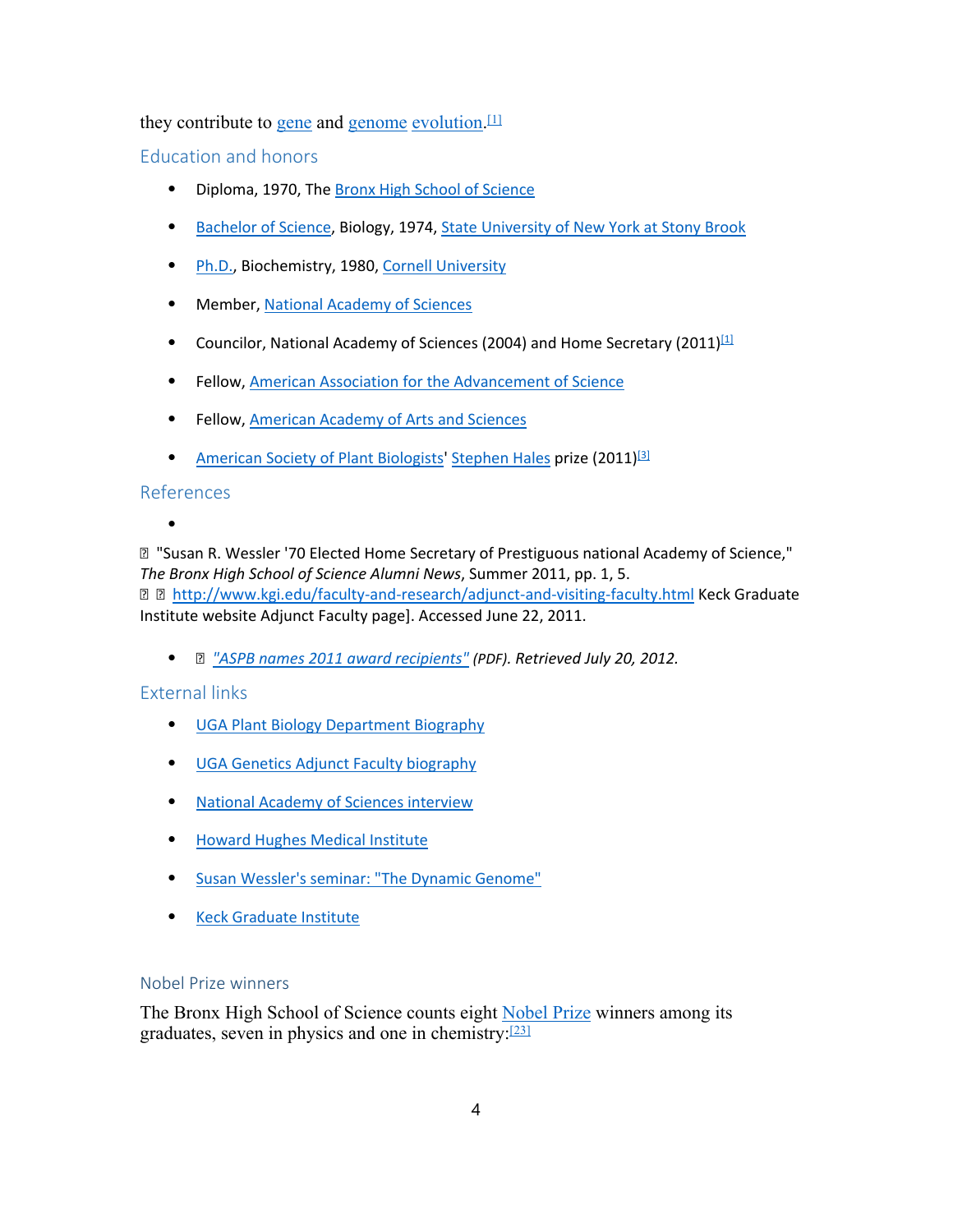- ⦁ Leon N. Cooper '47, Brown University awarded the 1972 Nobel Prize in Physics
- Sheldon L. Glashow '50, Boston University, awarded the 1979 Nobel Prize in Physics<sup>[72]</sup>
- ⦁ Steven Weinberg '50, University of Texas at Austin, awarded the 1979 Nobel Prize in Physics
- Melvin Schwartz '49, Columbia University, awarded the 1988 Nobel Prize in Physics<sup>[73]</sup>
- Russell A. Hulse '66, Princeton University, awarded the 1993 Nobel Prize in Physics<sup>[74]</sup>
- H. David Politzer '66, California Institute of Technology, awarded the 2004 Nobel Prize in Physics
- Roy J. Glauber '41, Harvard University, awarded the 2005 Nobel Prize in Physics<sup>[75]</sup>
- Robert J. Lefkowitz '59, Duke University, awarded the 2012 Nobel Prize in Chemistry<sup>[23]</sup> [76]

No other secondary school in the United States has as many alumni who have won Nobel Prizes.<sup>[23][26]</sup> If Bronx Science were a country, it would be tied at 14th with Norway for number of Nobel laureates (as of July 2013).<sup>[23][77]</sup> Were Bronx Science a university, it would be tied for 58th place for number of Nobel laureates, matching University of North Carolina at Chapel Hill and University of Maryland.

http://www.kgi.edu/faculty-and-research/susan-wessler

## **Susan Wessler, PhD**

Distinguished Professor of Genetics, University of Riverside

#### About

Susan Wessler is the University of California President's Chair and Distinguished Professor of Genetics at the University of California Riverside. In 2011 she was elected Home Secretary of the National Academy of Sciences, the first women to hold this position in the 150 year history of the National Academy. She is a molecular geneticist known for her contributions to the field of transposon biology, specifically on the roles of plant transposable elements in gene and genome evolution. A native of New York City, she received a bachelor's degree in biology from SUNY Stony Brook (1974), a Ph.D. in biochemistry from Cornell University (1980) and was a postdoctoral fellow at the Carnegie Institution of Washington (1980-1982). She began her career at the University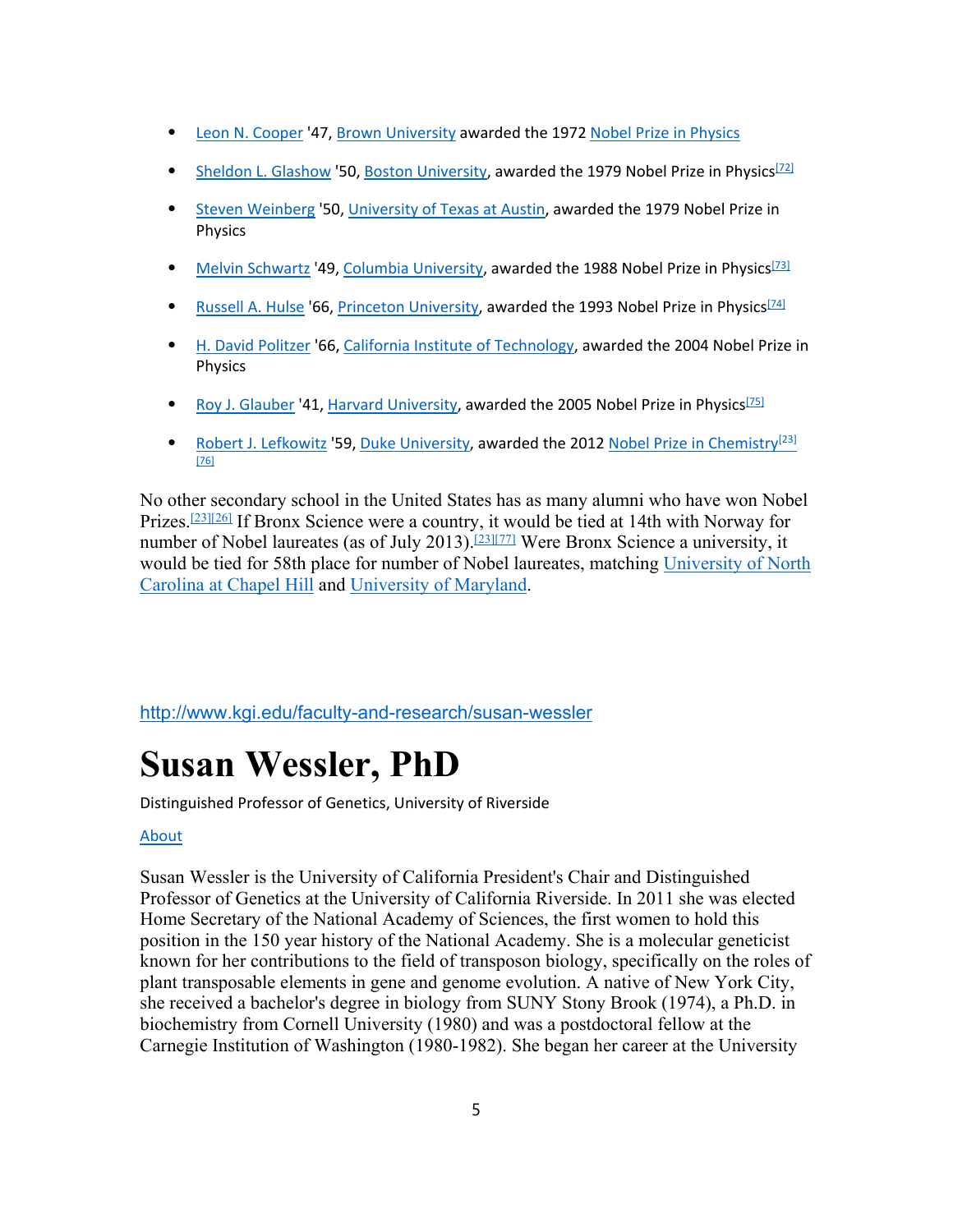of Georgia in 1983 where she remained until moving to UC Riverside in 2010.

Wessler is co-author of over 120 research articles. She is an Associate Editor of the *Proceedings of the National Academy of Sciences* and is on the Editorial Board of *Current Opinions in Plant Biology* and on the Board of Reviewing Editors of the journal *Science*.

Wessler has contributed extensively to educational initiatives, including co-authorship of the widely used genetics textbook, *Introduction to Genetic Analysis.* As a Howard Hughes Medical Institute Professor (2006), she adapted her research program for the classroom by developing the Dynamic Genome Courses where incoming freshman can experience the excitement of scientific discovery.

She is the recipient of several awards including the inaugural Distinguished Scientist Award (2007) from the Southeastern Universities Research Association (SURA), the Stephen Hales Prize (2011) from the American Society of Plant Biologists, and the Excellence in Science Award from FASEB (2012). She is a member of the National Academy of Sciences (1998), the American Academy of Arts and Sciences (2007), and the American Philosophical Society (2013).

#### http://www.kgi.edu/faculty-and-research/james-d-sterling

## **James D. Sterling, PhD**

Professor, KGI; Director of Postdoctoral Professional Master's Program, Faculty Director of the PSM National Office

#### **Areas of Expertise**

Bioengineering, Biosensors, Diagnostic Applications, Electrowetting, Laboratory Automation, Microfluidics

About

**Courses** 

Selected Publications

Research

#### **Patents**

Dr. Sterling received his bachelor's degree in mechanical engineering from Texas A&M University and MS and PhD degrees in mechanical engineering from the California Institute of Technology. His scientific interests have focused on fluid mechanics, chemically-reacting fluid flows, heat transfer, dynamical systems and Lattice Boltzmann numerical methods. He worked at Los Alamos National Laboratory, TRW and Advanced Projects Research, Inc. as a systems engineer and project manager, developing a keen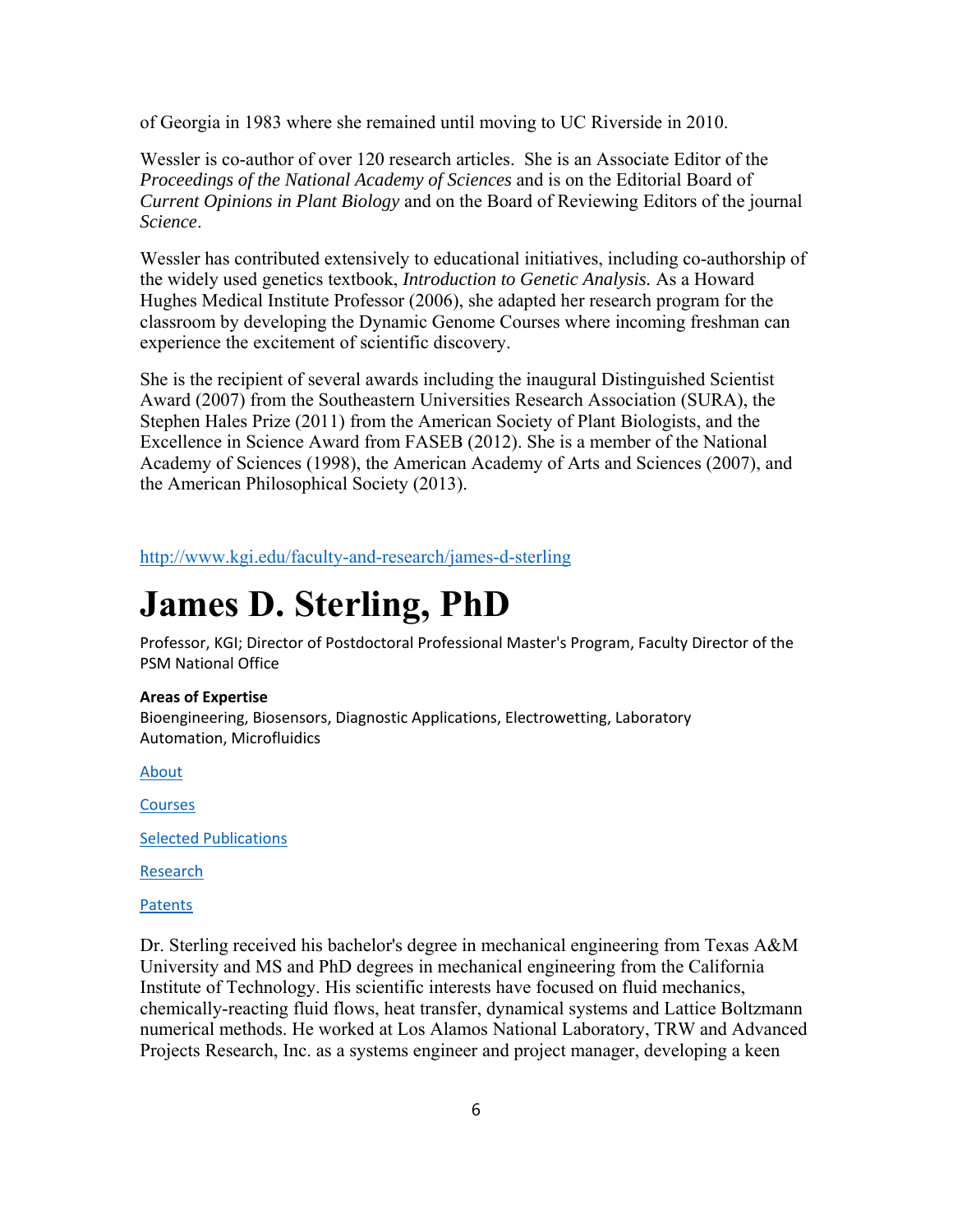interest in new product development and entrepreneurship. As a founding faculty member at KGI since 2000, Dr. Sterling helped develop curriculum that prepares students of the applied life sciences to work in the development of laboratory research tools, laboratory automation, and micro-bioanalytical methods. Dr. Sterling led the development of the Marsh A. Cooper Bioengineering Laboratory at KGI and directed the Team Master's Projects (TMP) program, KGI's industry-sponsored capstone project program for professional masters degree students, from 2004-2010. Dr. Sterling served as Vice President for Academic Affairs and Dean of Faculty at KGI from 2009-2014 and has led the establishment of the Professional Science Master's (PSM) National Office at KGI. From 2013-2015, Dr. Sterling joined the Minerva Schools at KGI and served as the founding Interim Dean of the College of Natural Sciences and the Director of Minerva Labs.

James D. Sterling, PhD

Location: Building 517, Room 105

Phone: (909) 607‐9253

jim\_sterling@kgi.edu

https://www.nas.org/articles/nas\_letter

## **Concerns about National Academy of Sciences and Scientific Dissent**

**Dec 15, 2015 | Peter Wood**

*Introductory note: NAS president Peter Wood sent the following letter by email on December 9, 2015 to California members of the National Academy of Sciences.*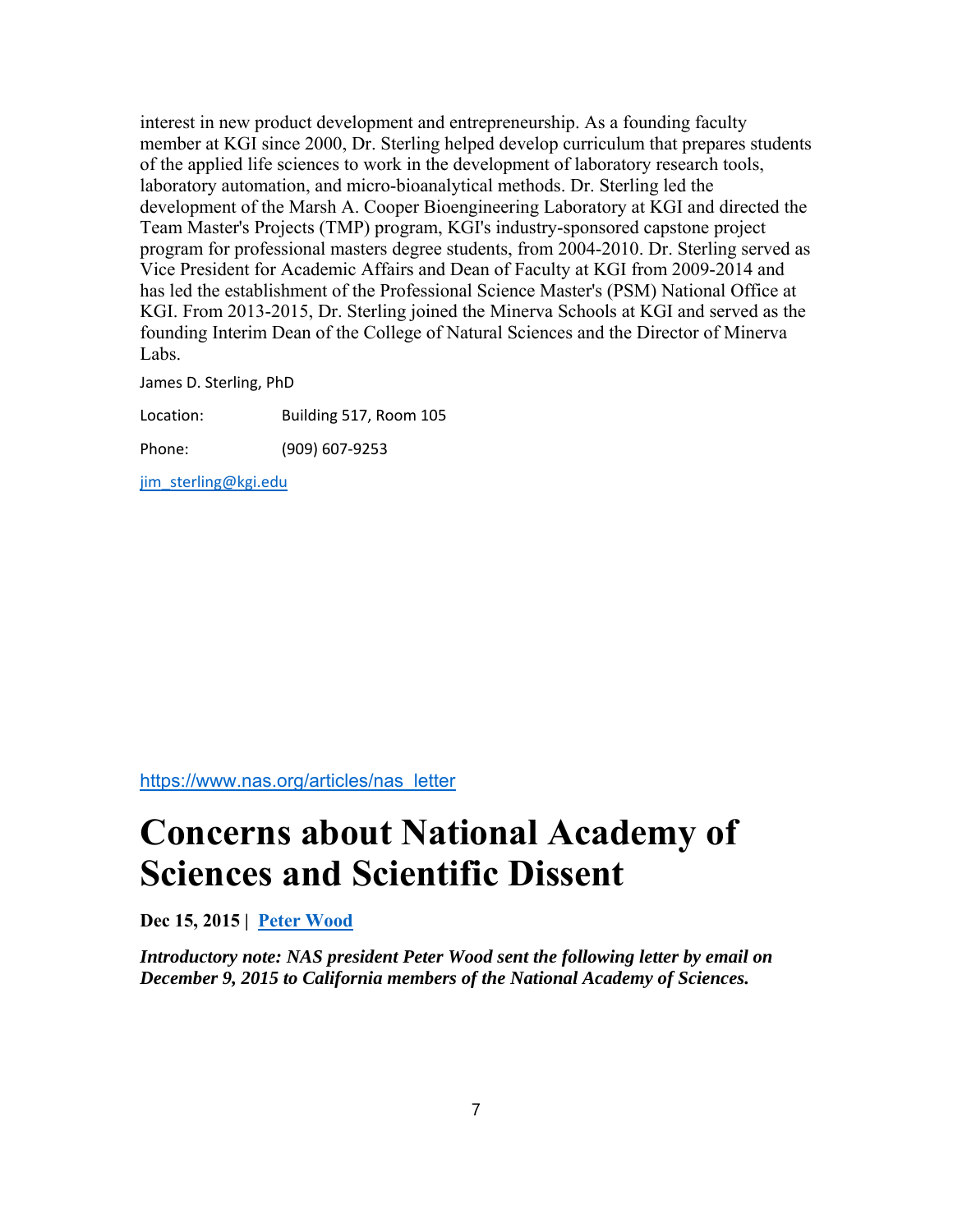July 13, 2015 Enstrom Letter to Moreno Valley Regarding World Logistics Center Final Environmental Impact Report

(http://www.scientificintegrityinstitute.org/WLCFEIR071315.pdf)

August 31, 2015 Enstrom Letter to UC Academic Senate Chairs re Illegal Scientific Review Panel Appointments

(http://www.scientificintegrityinstitute.org/UCASSRP083115.pdf)

Revised Enstrom Email Response to Alberts re NAS to NAS letter

December 18, 2015

Dear Professor Alberts,

I helped Peter Wood prepare his December 9 email letter "Concerns about the National Academy of Sciences and Scientific Dissent" (https://www.nas.org/articles/nas\_letter). It is tremendous that you responded to Peter because you were Editor-in-Chief of *Science* during 2008-2013 and President of NAS during 1993-2005. To further illustrate the dissent problem, I want to bring to your attention one example of the scientific bias in *Science* that occurred during your editorial tenure: "The Climate Change Debates" by Philip Kitcher in *Science* 2010; 328: 1230-1234

**(**http://www.sciencemag.org/content/328/5983/1230.1.full). This five-page Essay Review includes these sentences "In their fascinating and important study, **Merchants of Doubt**, Naomi Oreskes and Erik M. Conway offer convincing evidence for a surprising and disturbing thesis. . . . The extraordinary story of deliberate obfuscation that Oreskes and Conway document begins with the delight of the tobacco companies in recruiting Fred Seitz and with Seitz's own connections to 'scientists in their twilight years who had turned to fields in which they had no training or experience.'" This book review and **Merchants of Doubt** are defamatory attacks on Frederick Seitz, a renowned solidstate physicist who was President of NAS during 1962-1969

(https://en.wikipedia.org/wiki/Frederick\_Seitz). Because Seitz died in 2008 and was unable to defend himself, S. Fred Singer, a renowned atmospheric physicist, did refute the attacks on both Seitz and himself

(https://en.wikipedia.org/wiki/Fred\_Singer). Unfortunately, Singer could not get his five-page "A RESPONSE TO 'THE CLIMATE CHANGE DEBATES'" published in *Science*. Singer's response was published in *Energy & Environment* 2010; 21(7): 847-851

(https://www.heartland.org/sites/default/files/kitcher\_response\_to\_ee2010.pdf). Also, Singer has written recent criticism of *Science* and Editor-in-Chief McNutt,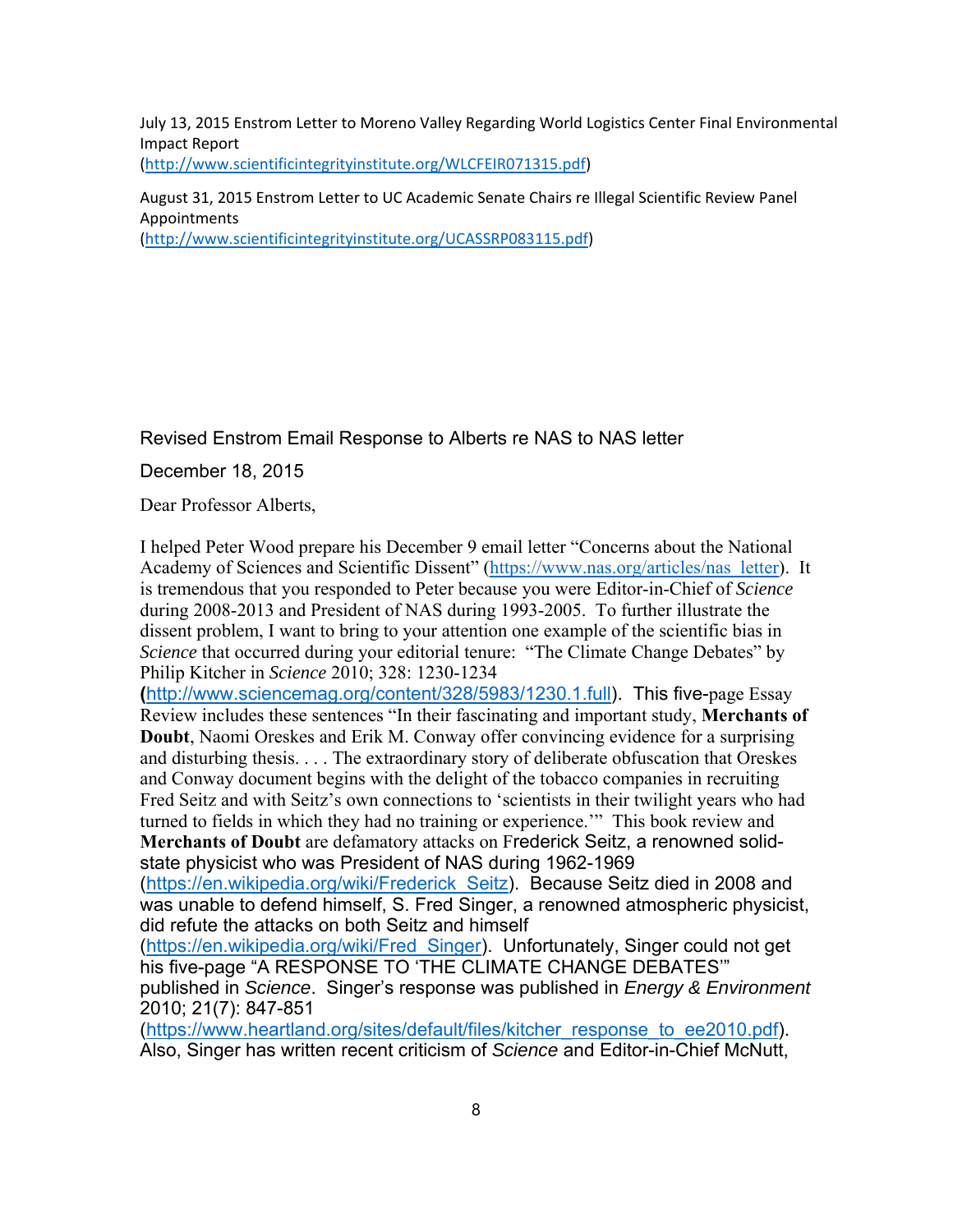which is part of the third weblink within Peter's letter (https://www.nas.org/images/documents/Climate\_change.pdf).

I hope you can spend some additional time examining the three examples of suppression of scientific dissent described in Peter's letter. I am personally involved with the second (PM2.5) issue. Please let us know if you are willing to discuss these important issues over the phone with Peter or me.

Thank you very much for your consideration.

Sincerely yours,

James E. Enstrom, Ph.D., M.P.H. UCLA and Scientific Integrity Institute jenstrom@ucla.edu (310) 472-4274 (310) 210-7145 cell

https://www.washingtonpost.com/opinions/government-has-spent-a-lot-onelectric-cars-but-was-it-worth-it/2016/01/06/359bd25cb496-11e5-9388-466021d971de\_story.html

https://www.washingtonpost.com/news/in-theory/wp/2016/01/06/america-hasbeen-lied-to-about-climate-change/?tid=pm\_opinions\_pop\_b

*Robert Brulle is a professor of sociology and environmental science at Drexel University in Philadelphia. He is co‐editor of "Climate Change and Society: Sociological Perspectives."*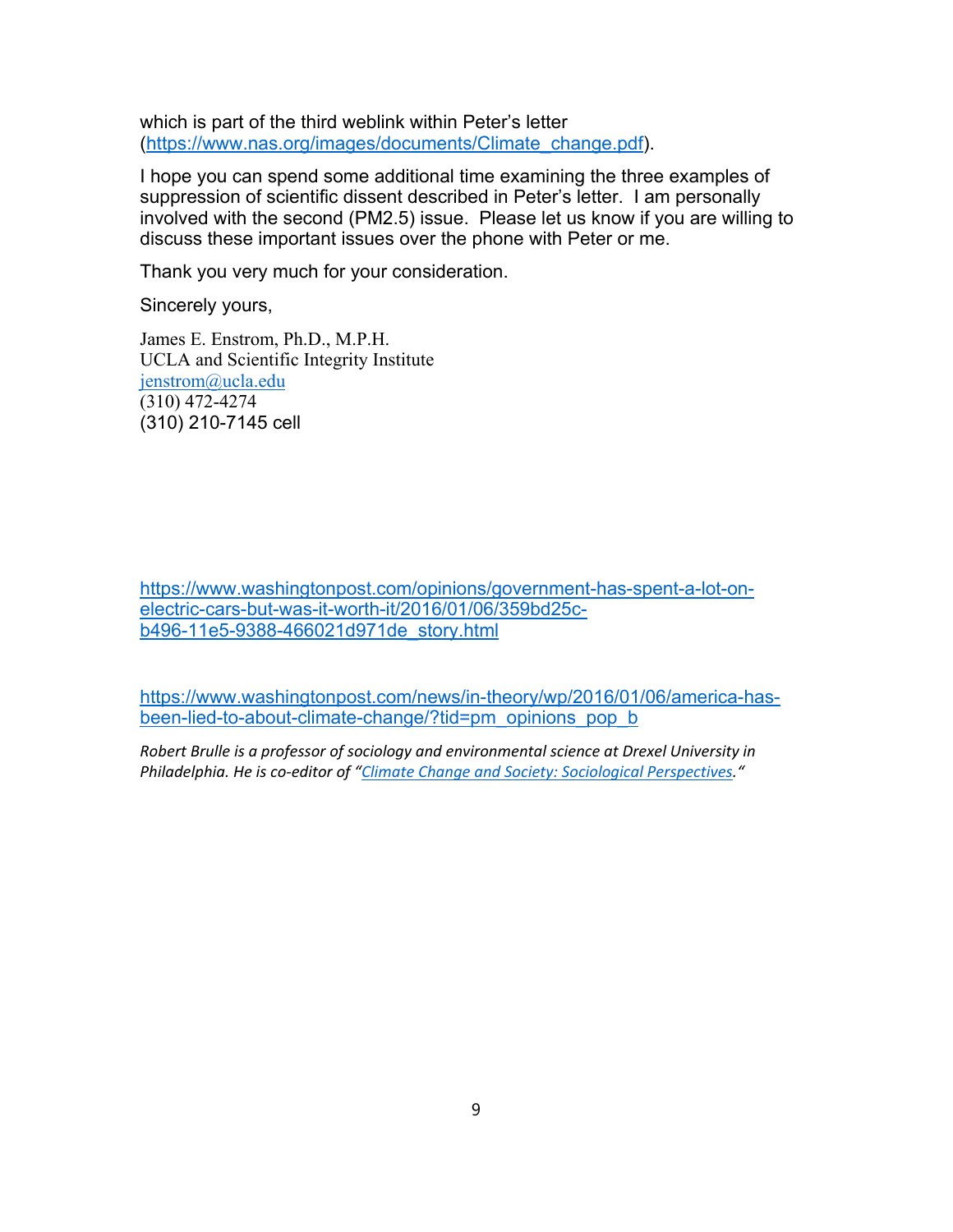### https://aaas.confex.com/aaas/2016/webprogram/Session12337.html

### Fostering Integrity in Science: An Action Agenda

Sunday, February 14, 2016: 8:00 AM‐9:30 AM

Marriott Balcony A (Marriott Wardman Park)

This session features a discussion of two new publications aimed at fostering scientific integrity. The U.S. National Academies of Sciences, Engineering and Medicine report *Integrity of Science* examines the most significant challenges facing the research enterprise in fostering integrity and develops an action agenda for researchers and other stakeholders. The committee chair provides an overview of the project and the global implications of its findings, and a committee member will outline tasks for researchers, institutions, sponsors, journals, and societies going forward. The InterAcademy Partnership's forthcoming educational guide *Doing Global Science: Responsible Conduct in the Global Research Enterprise* is a new resource for responsible conduct of research, from the world's academies of science and medicine. Committee co-chairs provide an overview of the report and frame the issue of how academies can foster scientific integrity going forward.

Organizer:

Thomas Arrison, National Academy of Sciences (not an NAS member)

Discussant:

Ernst‐Ludwig Winnacker, Ludwig Maximilian University of Munich

Speakers:

Robert M. Nerem, Georgia Institute of Technology Fostering Integrity in Science: Overview of the Report and the Global Context

C.K. Gunsalus, National Center for Professional and Research Ethics Roles and Tasks for Researchers and Institutions in Fostering Integrity

Indira Nath, National Institute of Pathology of India Fostering Integrity in the Global Research Enterprise

#### http://www.me.gatech.edu/faculty/nerem

#### **Robert M. Nerem** Professor Emeritus *Bioengineering*

⦁ IBB, Room 1305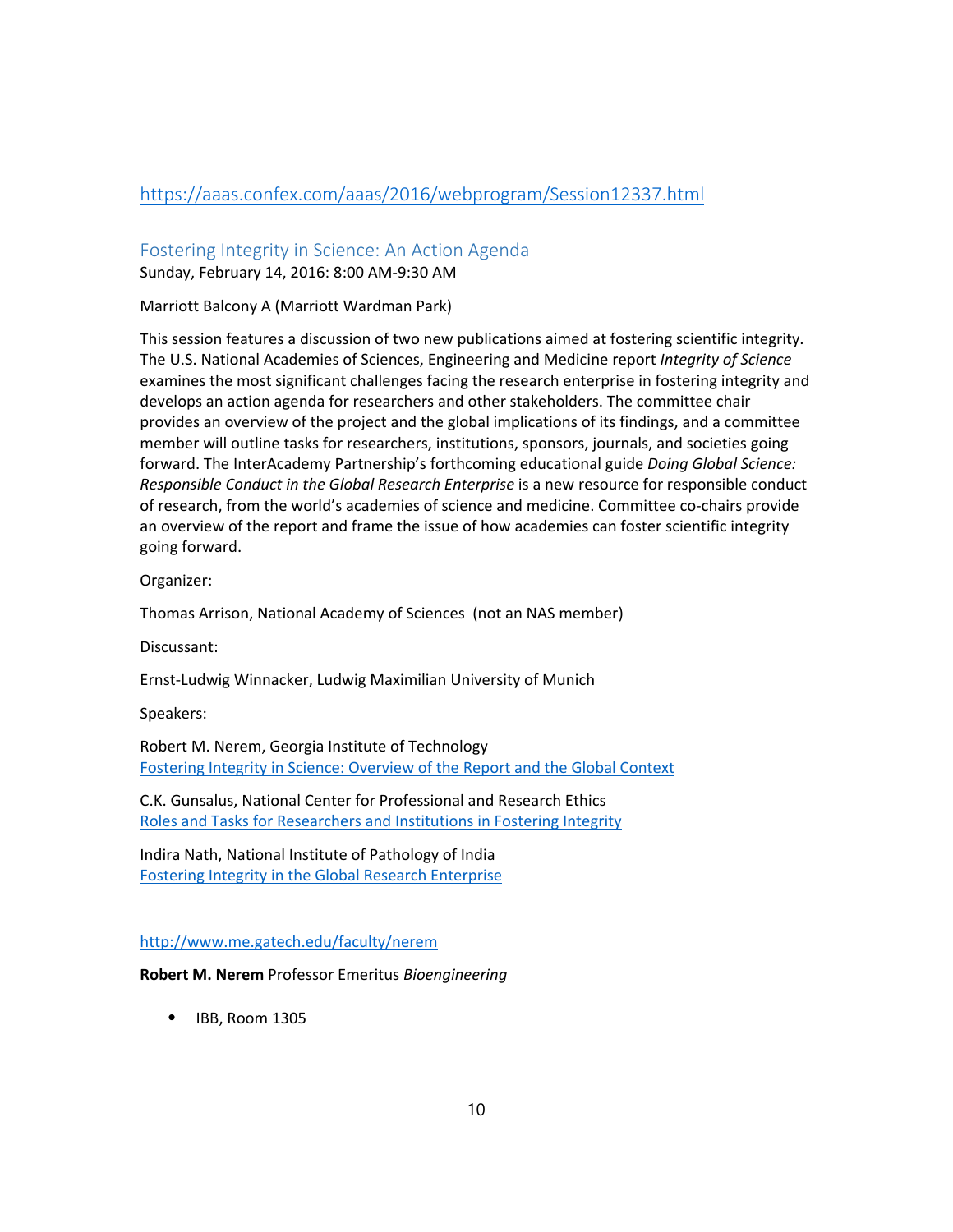- ⦁ robert.nerem@me.gatech.edu
- ⦁ T: 404.894.2768 F: 404.894.2291
- ⦁ http://www.ibb.gatech.edu/people/Robert Nerem

https://aaas.confex.com/aaas/2016/webprogram/Session12277.html

### Integrating Science into Policymaking: What Works and Why

Sunday, February 14, 2016: 1:00 PM‐2:30 PM

#### Wilson C (Marriott Wardman Park)

Policymakers are increasingly confronted with a wide array of challenges (e.g. climate change, economic inequality, aging populations, energy and food security, water scarcity), and often want to be informed by the best available science. Evidence-informed policymaking is not only a matter of effective decision-making, but also one of securing and maintaining public trust in governing institutions. However, the practice of using evidence in policymaking is mixed at best. A common challenge is ensuring that evidence is provided to policymakers in a timely fashion, by entities they trust, and in a format they can use. Policymaking is a complex behavioral and social phenomenon; in a democracy, evidence is but one part (what "is") and may be deemed inessential. Democratic decision‐making ultimately involves integrating conflicting values of society (about what "ought" to be). Understanding the connections and distinctions between evidence and values (what "is" versus what "ought" to be) requires integrating science and policymaking. In this context, symposium panelists debate the practice of evidence‐informed policymaking from a comparative international perspective. There is no single best approach, with intrinsic differences at regional, national, and international levels and between countries. Clearly a one‐size‐fits‐all solution does not work. The aim of this debate is to highlight the many ways in which evidence is used to inform policy, the challenges faced, and key approaches that have been successful.

Organizer:

Stephen Davies, European Commission Joint Research Center

Co‐Organizer:

Geraldine Barry, JRC

Moderator:

Stephen Davies, JRC

Speakers:

Vladimír ŠUcha, JRC Integrating Evidence into EU Policymaking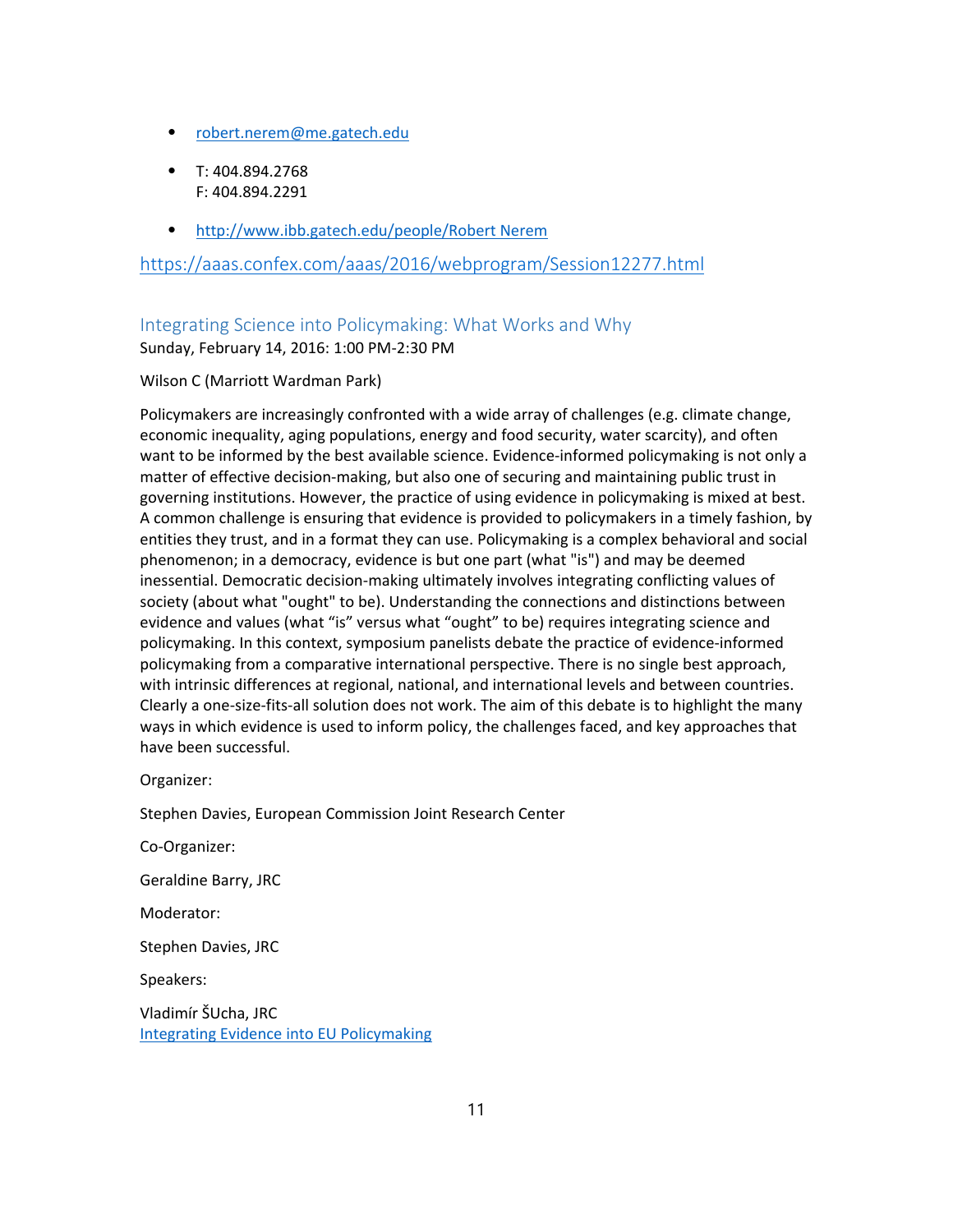Daniel Sarewitz, Arizona State University Holdren v. Pielke, Jr.: A Case Study in Evidence, Policy, and Politics

Sir Peter Gluckman, Government of New Zealand Art and Science of Policy Advice: Embedding Science into the Processes of Government

Holdren v. Pielke, Jr.: A Case Study in Evidence, Policy, and Politics

Sunday, February 14, 2016: 1:00 PM‐2:30 PM

Wilson C (Marriott Wardman Park)

Daniel Sarewitz , Arizona State University, Washington, DC

Climate change has been a particular divisive political issue in the United States. A dispute about attribution of climate impacts between President Obama's science advisor John Holdren, and University of Colorado policy scientist Roger Pielke, Jr., provides a valuable lens for understanding why bringing science into policy is often a difficult and contested process, and how the very notion of "evidence-based policy" is itself an inherently political concept.

See more of: Integrating Science into Policymaking: What Works and Why

https://webapp4.asu.edu/directory/person/694412

# **Daniel Sarewitz**



Daniel.Sarewitz@asu.edu

Center Dir & Professor Sch Future of Innov in Society Faculty w/Admin Appointment Mail Code: 5603

CSPO/ASU 1834 Connecticut Ave., NW (Map) (202)446-0386

Bio

**ASU Professor and Co-director of the Consortium for Science, Policy, and**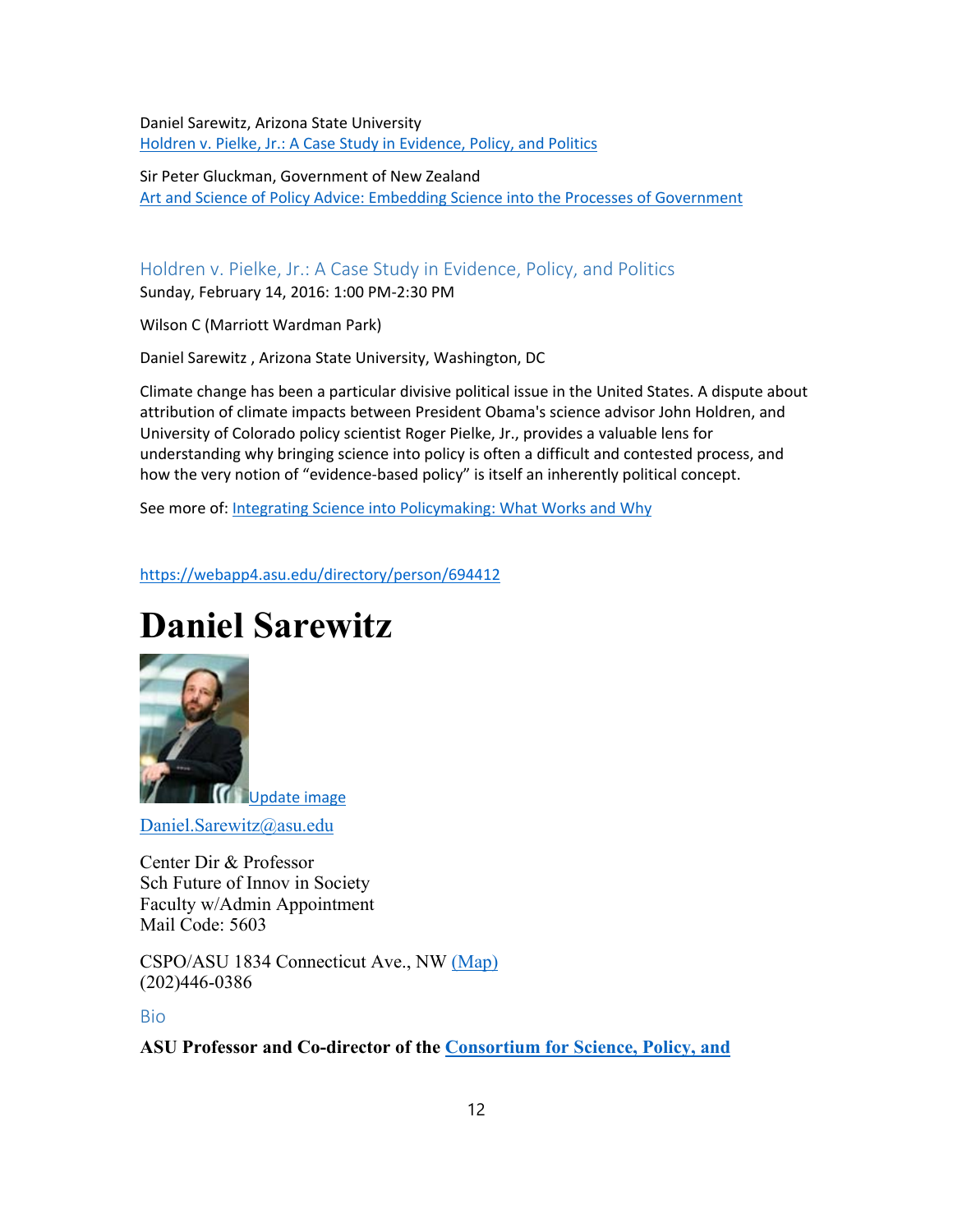#### **Consortium for Science, Policy, and Outcomes**

Daniel Sarewitz is professor of Science and Society at Arizona State University, where he is co-director of the Consortium for Science, Policy, and Outcomes (CSPO), which he helped to found in 1999.

His work focuses on revealing the connections between science policy decisions, scientific research and social outcomes. How does the distribution of the social benefits of science relate to the way that we organize scientific inquiry? What accounts for the highly uneven advance of know-how related to solving human problems? How do the interactions between scientific uncertainty and human values influence decision making? And, how can improved insight into such questions contribute to improved real-world practice?

Sarewitz's most recent book is *The Technohuman Condition* MIT Press 2011, coauthored with Braden Allenby); he is also a regular columnist for *Nature*, and the author of many articles, both scholarly and general, about the interactions of science, technology, and society. From 1989-1993 he worked on R&D policy issues as a staff member in the U.S. House of Representatives. He received a Ph.D. in geological sciences from Cornell University in 1986. He now resides in Washington, D.C., where he is runs the policy and outreach arm of CSPO.

Send email to Schaal with copies to Wessler, Diane Griffin, Peter Wood,

**Robert M. Nerem** Professor Emeritus *Bioengineering* robert.nerem@me.gatech.edu

Daniel Sarewitz Daniel.Sarewitz@asu.edu

Peer Review for Public Trust Friday, February 12, 2016: 10:00 AM‐11:30 AM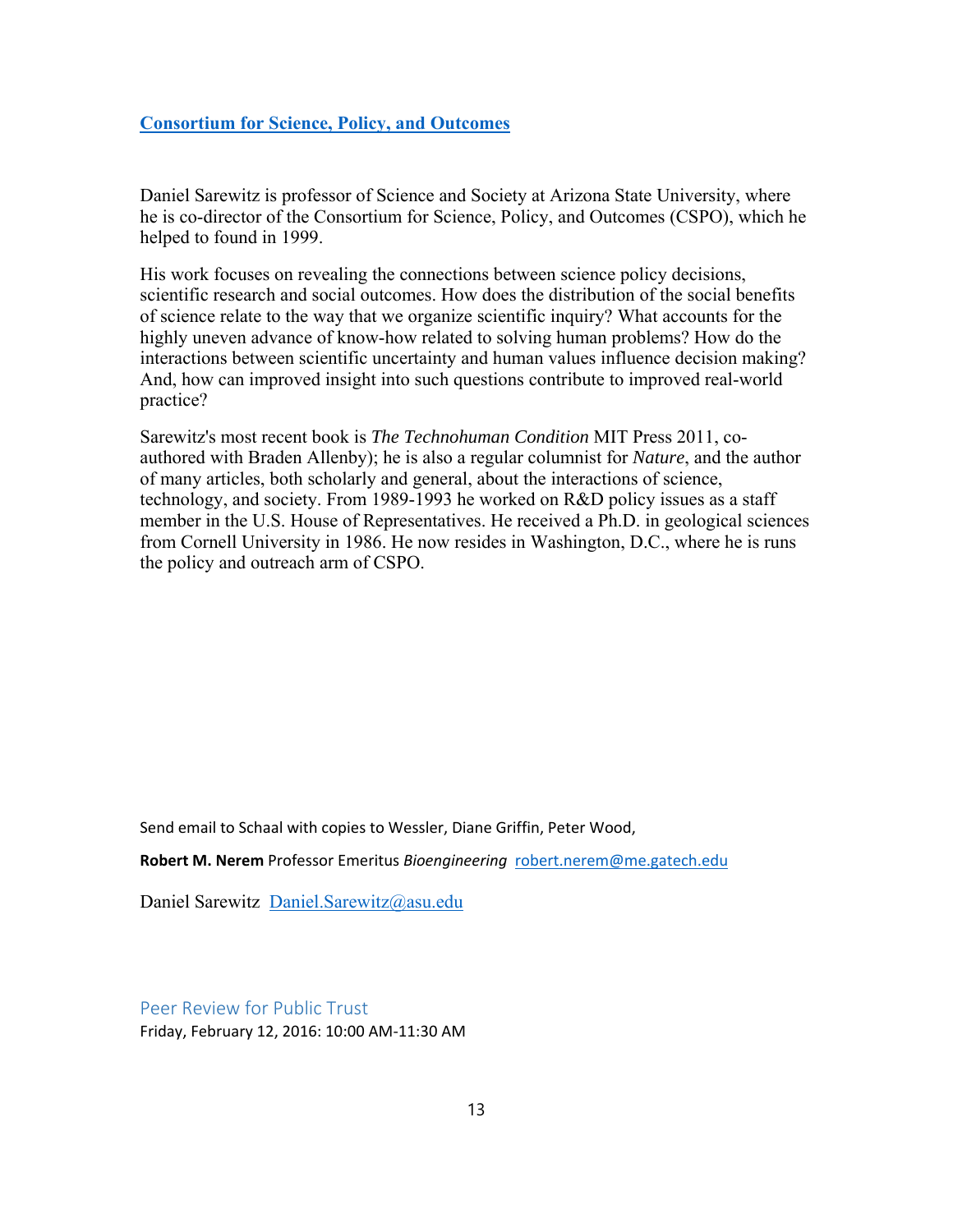#### Marshall Ballroom South (Marriott Wardman Park)

Relative to many other societal endeavors, science has often been considered a relatively self‐correcting, self‐policing enterprise. Nevertheless, there have been widely reported shortcomings, such as challenges with transparency and reproducibility, as well as outright falsification of findings. Erosion of public trust in science due to such issues has the potential to be devastating. How can the scientific community cultivate and maintain public trust? One foundational element – and strength – of science has been peer review, in all its shapes and sizes. It informs the allocation of precious research resources, drives journal publications, and influences the use of scientific knowledge in public policy. But of course, peer review is not a perfect system; its limitations have long been recognized. As science and societies change, and new models of peer review emerge, what should the scientific community be doing to decide whether and how to use peer review to maintain quality, integrity, and trust in science?

Organizer:

Brad Wible, AAAS/*Science*

Co‐Organizer:

Marcia McNutt, AAAS/*Science*

Speakers:

Carole J. Lee, University of Washington Can Emerging Peer Review Models Improve Scientific Quality and Integrity?

Richard Nakamura, National Institutes of Health Peer Review in Practice for Large Scale Investments

Drummond Rennie, University of California, San Francisco Peer Review Yesterday, Today and Tomorrow

Drummond Rennie , University of California, San Francisco, San Francisco, CA This presentation will draw on experience as a longtime organizer behind the International Congress on Peer Review and Biomedical Publication. Discussion will explore which current challenges and proposals for peer review have been long discussed and unresolved, and which may be more novel and promising.

http://meetings.aaas.org/program/chair-and-co-chairs/

## **AAAS Meeting Chair and Co-Chairs**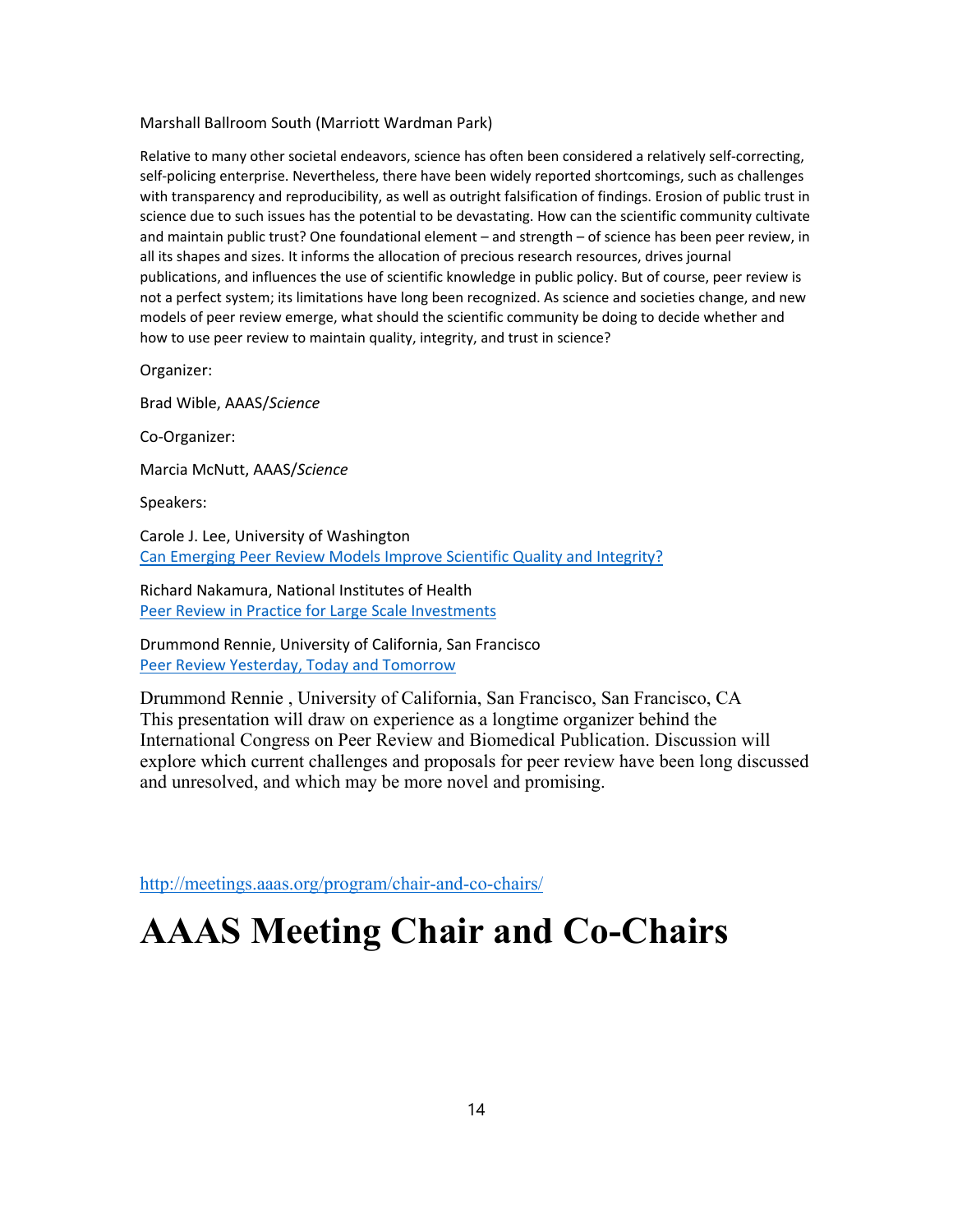

### Geraldine Richmond

AAAS President and Program Chair Presidential Chair in Science and Professor of Chemistry University of Oregon

Dr. Geri Richmond's research using laser spectroscopy and computational methods focuses on understanding the chemistry and physics that occur at complex interfaces, with relevance to important problems in energy production, environmental remediation, and atmospheric chemistry. She is a member of the National Academy of Sciences and American Academy of Arts and Sciences and is a fellow of the American Chemical Society (ACS), American Physical Society (APS), Association for the Advancement of Science (AAAS), and the Association for Women in Science. Richmond has served in leadership roles on many international, national, and state governing and advisory boards. She is a member of the National Science Board and is the U.S. Science Envoy to the Lower Mekong River Countries of Vietnam, Laos, Cambodia, Burma, and Thailand. She is founding and current director of COACh, an organization that has helped career advancement for thousands of scientists and engineers in the U.S., Asia, Africa, and Latin America. Awards for her scientific accomplishments include the ACS Olin-Garvan Medal, the Spiers Medal of the Royal Society of Chemistry, the ACS Joel H. Hildebrand Award in Theoretical and Experimental Studies of Liquids, and the APS Davisson-Germer Prize. Awards for outreach and science capacity-building efforts include the Presidential Award for Excellence in Science and Engineering Mentoring, the ACS Award for Encouraging Women in the Chemical Sciences, the Council on Chemical Research Diversity Award, and the ACS Charles L. Parsons Award.



France Córdova **Director**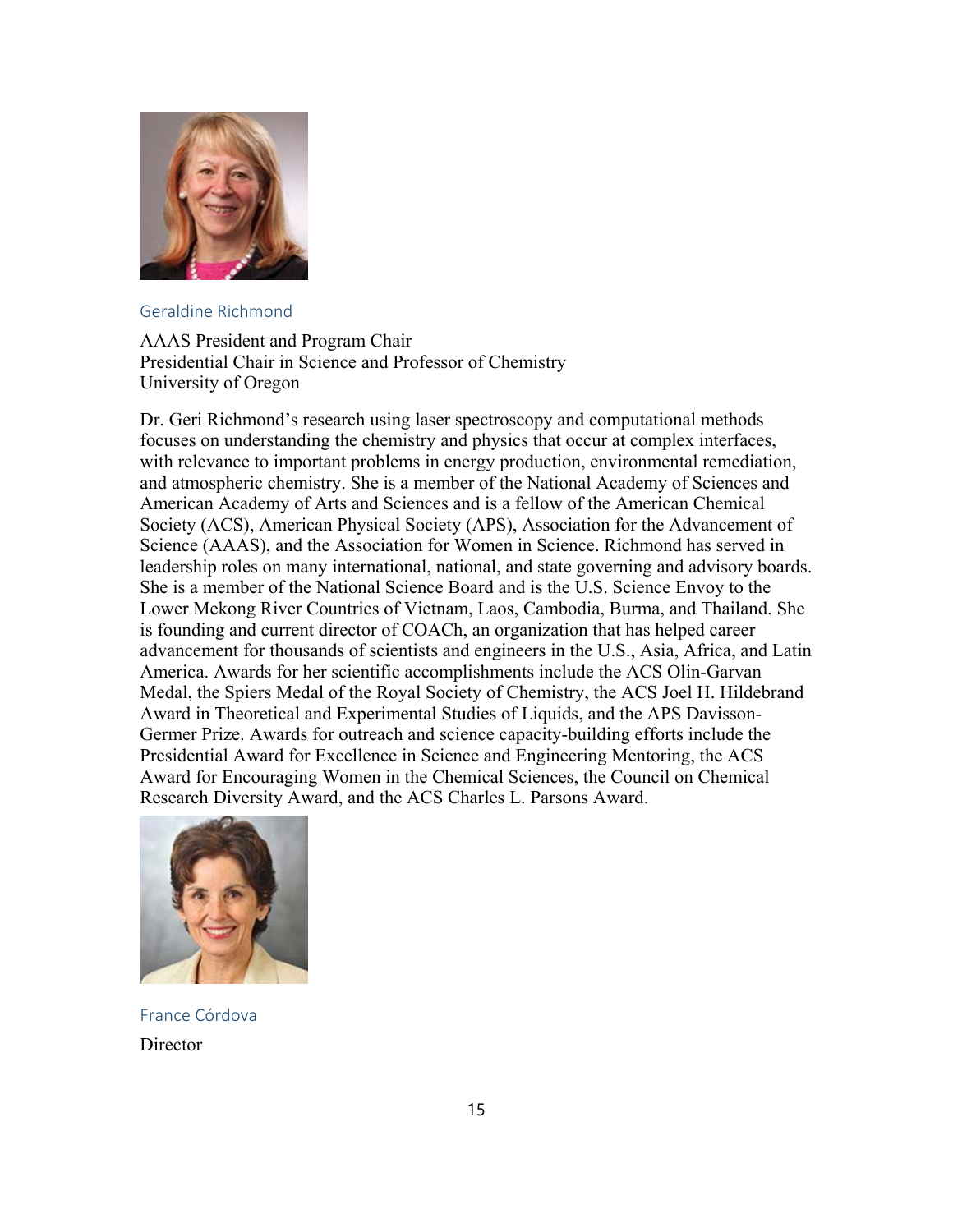National Science Foundation

Dr. France A. Córdova is the 14th director of NSF. She leads the only government science agency charged with advancing all fields of scientific discovery, technological innovation, and science, technology, engineering, and mathematics (STEM) education. Córdova is president emerita of Purdue University, and previously led the University of California, Riverside as chancellor and was a distinguished professor of physics and astronomy. She was the vice chancellor for research and professor of physics at the University of California, Santa Barbara. Córdova served as NASA's chief scientist. Prior to joining NASA, she was on the faculty of Pennsylvania State University where she headed the department of astronomy and astrophysics. She was deputy group leader in the Earth and space sciences division at Los Alamos National Laboratory and staff scientist. She received a bachelor's degree from Stanford University and a Ph.D in physics from the California Institute of Technology. More recently, Córdova served as chair of the Board of Regents of the Smithsonian Institution, on the board of trustees of Mayo Clinic, and as a member of the National Science Board (NSB). As NSF director, she is an ex officio member of NSB.

‐ See more at: http://meetings.aaas.org/program/chair‐and‐co‐chairs/#sthash.SAAlPmeZ.dpuf

#### http://www.nsf.gov/mobile/staff/staff\_bio.jsp?pers=24758&org=NSF&from\_org=

France A. Córdova

**Email:** fcordova@nsf.gov **Phone:** (703) 292-8000 **Room:** 1205 N **Organization:** (OD) **Title:** Director

#### **Biography:**

France A. Córdova, was sworn in as director of the National Science Foundation (NSF) on March 31, 2014. Nominated by President Barack Obama to head the \$7.2-billion independent federal agency, she was confirmed by the U.S. Senate on March 12. Córdova leads the only government science agency charged with advancing all fields of scientific discovery, technological innovation, and science, technology, engineering and mathematics (STEM) education. NSF's programs and initiatives keep the United States at the forefront of science and engineering, empower future generations of scientists and engineers, and foster U.S. prosperity and global leadership.

Córdova is president emerita of Purdue University, where she served as president from 2007 to 2012. From 2002 to 2007, she led the University of California, Riverside, as chancellor and was a distinguished professor of physics and astronomy. Córdova was the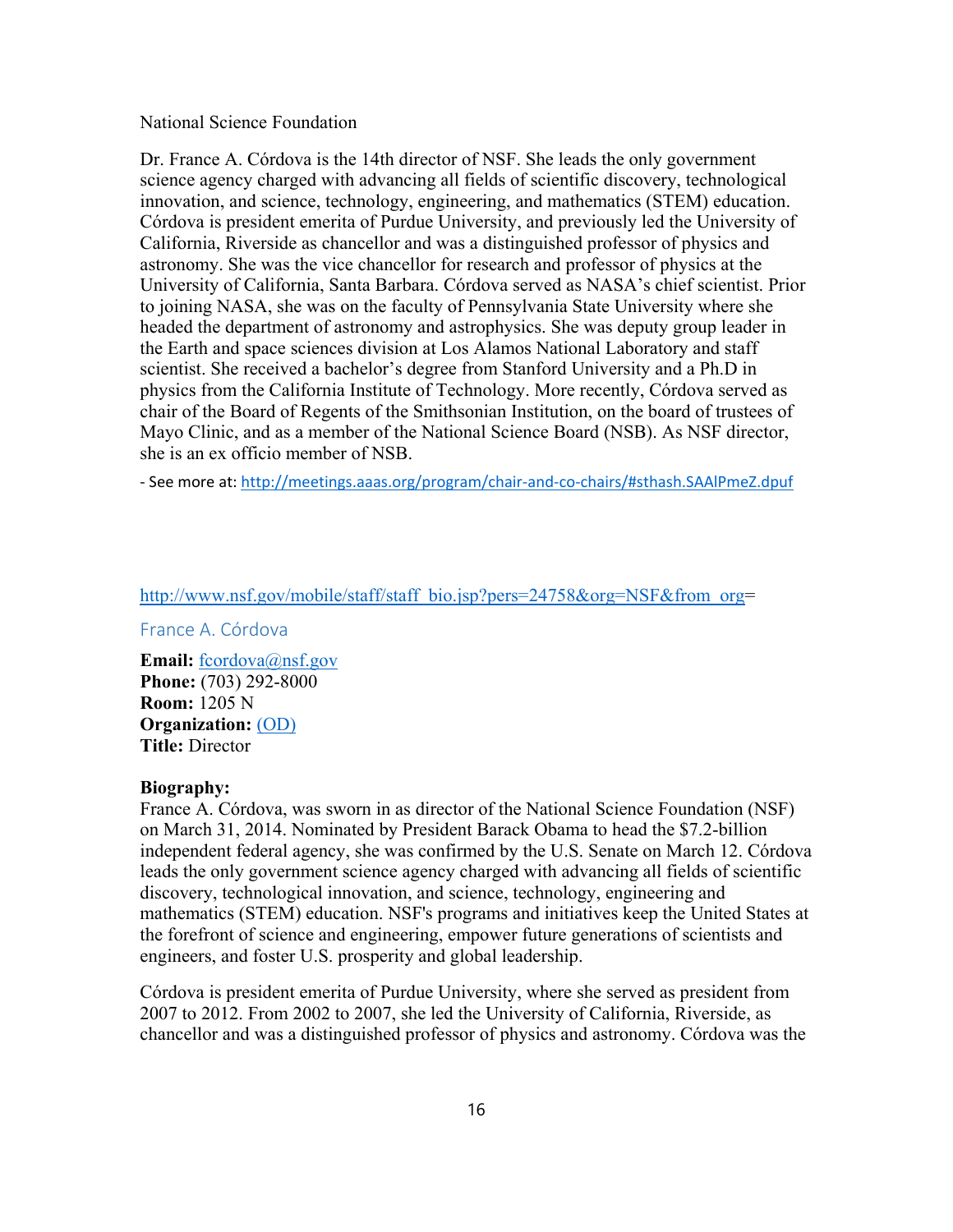vice chancellor for research and professor of physics at the University of California, Santa Barbara, from 1996 to 2002.

From 1993 to 1996, Córdova served as NASA's chief scientist. Prior to joining NASA, she was on the faculty of the Pennsylvania State University where she headed the department of astronomy and astrophysics from 1989 to 1993. Córdova was deputy group leader in the Earth and space sciences division at Los Alamos National Laboratory from 1988 to 1989 and staff scientist from 1979 to 1989. She received her Bachelor of Arts degree from Stanford University and her doctorate in physics from the California Institute of Technology in 1979.

More recently, Córdova served as chair of the Board of Regents of the Smithsonian Institution and on the board of trustees of Mayo Clinic. She also served as a member of the National Science Board (NSB), where she chaired the Committee on Strategy and Budget. As NSF director, she is an ex officio member of the NSB.

Córdova's scientific contributions have been in the areas of observational and experimental astrophysics, multi-spectral research on x-ray and gamma ray sources and space-borne instrumentation. She has published more than 150 scientific papers. In 1997, she was awarded an honorary doctorate by Loyola Marymount University, Los Angeles. She is a recipient of NASA's highest honor, the Distinguished Service Medal, and was recognized as a Kilby Laureate in 2000. The Kilby International Awards recoginze extraordinary individuals who have made "significant contributions to society through science, technology, innovation, invention and education." Córdova was elected to the American Academy of Arts and Sciences and is a National Associate of the National Academies. She is also a fellow of the American Association for the Advancement of Science (AAAS) and the Association for Women In Science (AWIS).

She is NSF's 14th director, succeeding Subra Suresh who stepped down in March 2013.

Córdova is married to Christian J. Foster, a science educator, and they have two adult children.

http://science.sciencemag.org/content/sci/348/6242/1420.full.pdf

Self-correction in science at work By Bruce Alberts,1 Ralph J. Cicerone,2 Stephen E. Fienberg,3 Alexander Kamb,4 Marcia McNutt,<sub>5</sub><sup>\*</sup> Robert M. Nerem,6 Randy Schekman,7 Richard Shiffrin,8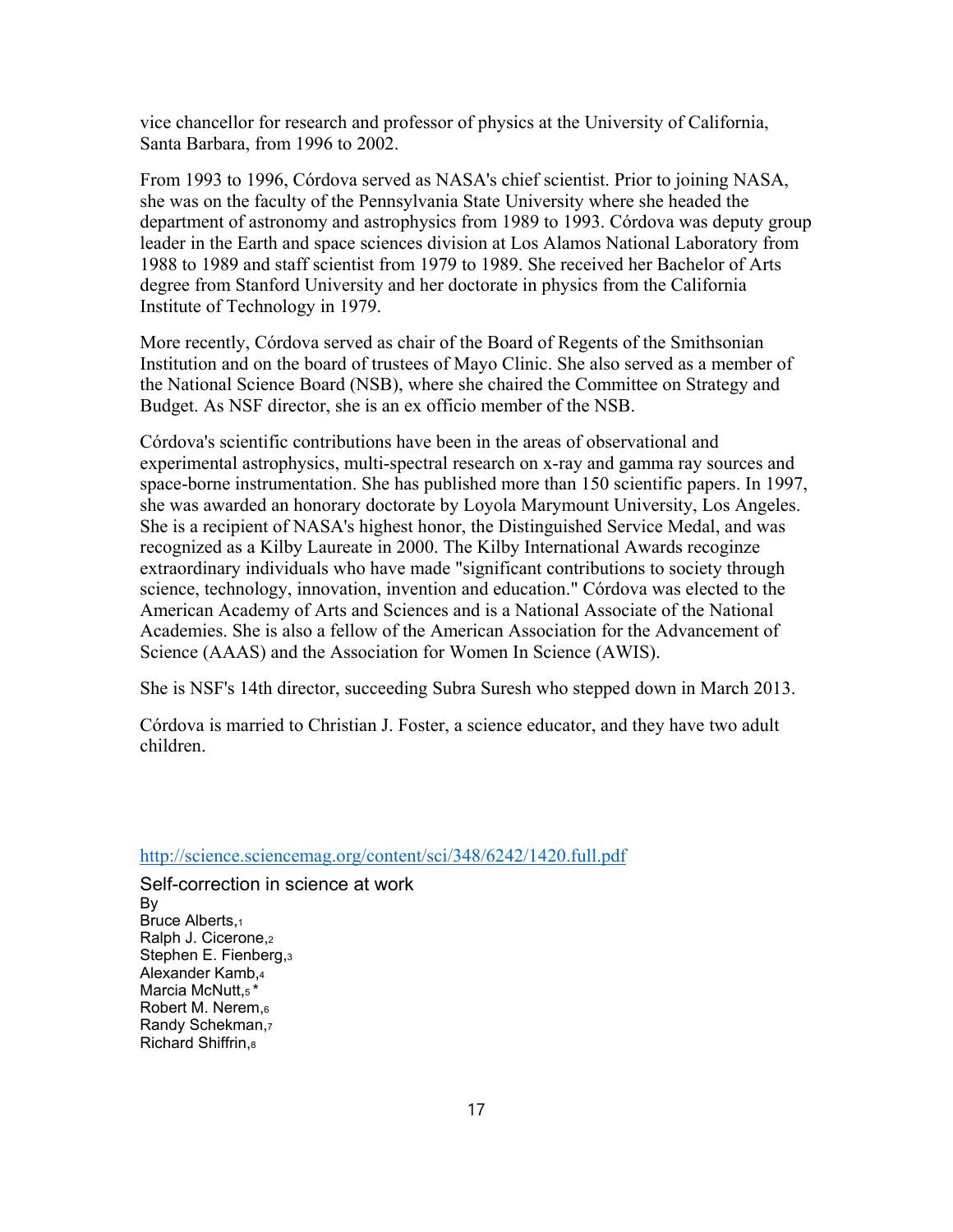http://www.euresisjournal.org/public/article/pdf/EJv2id9\_SM2008\_Lindzen.pdf

## Climate Science: Is it currently designed to answer questions? Richard S. Lindzen

Lindzen RS. Climate science: is it designed to answer questions? Euresis Journal 2012;2:161-193. Available at: http://arxiv.org/ftp/arxiv/papers/0809/0809.3762.pdf. Accessed Jun 22, 2013

Abstract (Page 161):

"This paper will deal with the origin of the cultural changes [in science] and with specific examples of the operation and interaction of these factors. In particular, we will show how political bodies act to control scientific institutions, how scientists adjust both data and even theory to accommodate politically correct positions, and how opposition to these positions is disposed of. Original manuscript from November 29, 2008, with corrections and an added postscript provided on October 31, 2011."

Page 167:

"The Academy is divided into many disciplinary sections whose primary task is the nomination

of candidates for membership in the Academy. 9 Typically, support by more than 85% of

the membership of any section is needed for nomination. However, once a candidate is elected, the candidate is free to affiliate with any section. The vetting procedure is generally

rigorous, but for over 20 years, there was a Temporary Nominating Group for the Global Environment to provide a back door for the election of candidates who were environmental

activists, bypassing the conventional vetting procedure. Members, so elected, proceeded to join existing sections where they hold a veto power over the election of any scientists unsympathetic to their position. Moreover, they are almost immediately appointed to positions on the executive council, and other influential bodies within the Academy. One of the members elected via the Temporary Nominating Group, Ralph Cicerone, is now president of the National Academy. Prior to that, he was on the nominating committee for the presidency. It should be added that there is generally only a single candidate for president. Others elected to the NAS via this route include James Hansen, Steven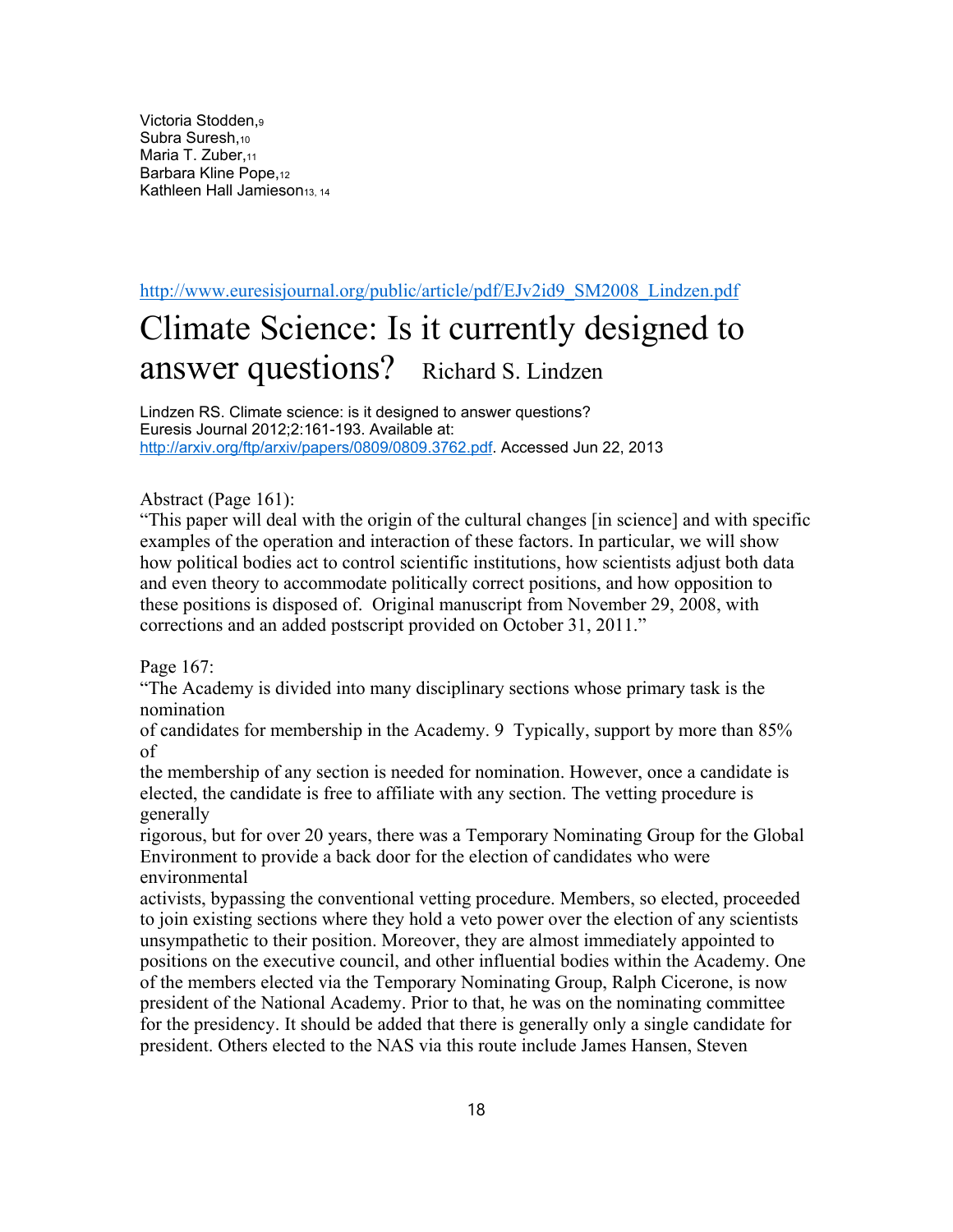Schneider, John Holdren and Susan Solomon."

Page 179:

"This paper has attempted to show how changes in the structure of scientific activity over the past half century have led to extreme vulnerability to political manipulation."

http://www.theguardian.com/environment/2010/may/06/climate-science-open-letter

The Guardian Climate change

# **Open letter: Climate change and the integrity of science**

Full text of an open letter from 255 members of the US National Academy of Sciences in defence of climate research

• Have your say on the letter

Thursday 6 May 2010 14.00 EDT Last modified on Friday 8 January 2016 21.03 EST

Shares 78

Save for later

We are deeply disturbed by the recent escalation of political assaults on scientists in general and on climate scientists in particular. All citizens should understand some basic scientific facts. There is always some uncertainty associated with scientific conclusions; science never absolutely proves anything. When someone says that society should wait until scientists are absolutely certain before taking any action, it is the same as saying society should never take action. For a problem as potentially catastrophic as climate change, taking no action poses a dangerous risk for our planet.

Scientific conclusions derive from an understanding of basic laws supported by laboratory experiments, observations of nature, and mathematical and computer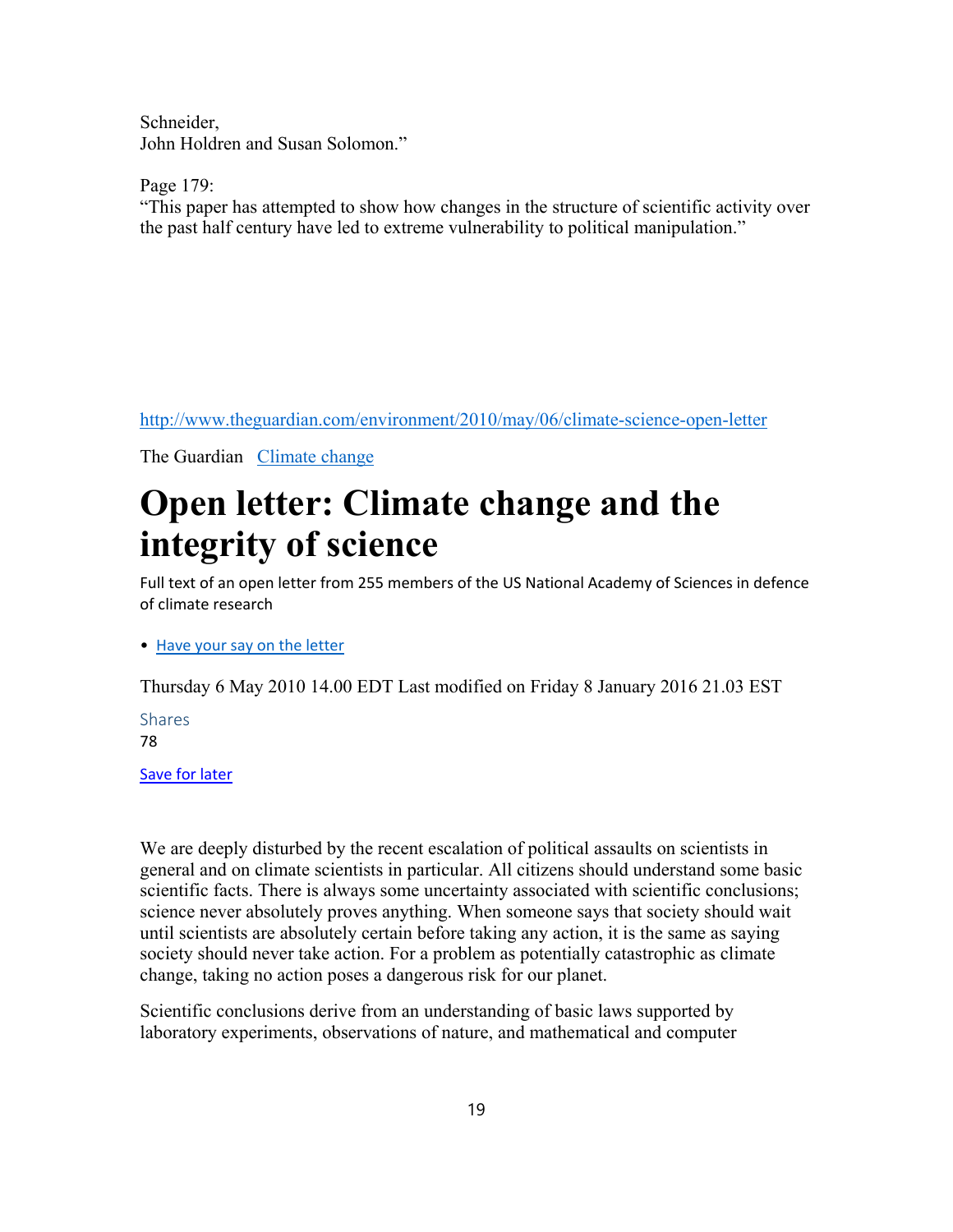modelling. Like all human beings, scientists make mistakes, but the scientific process is designed to find and correct them. This process is inherently adversarial— scientists build reputations and gain recognition not only for supporting conventional wisdom, but even more so for demonstrating that the scientific consensus is wrong and that there is a better explanation. That's what Galileo, Pasteur, Darwin, and Einstein did. But when some conclusions have been thoroughly and deeply tested, questioned, and examined, they gain the status of "well-established theories" and are often spoken of as "facts."

For instance, there is compelling scientific evidence that our planet is about 4.5bn years old (the theory of the origin of Earth), that our universe was born from a single event about 14bn years ago (the Big Bang theory), and that today's organisms evolved from ones living in the past (the theory of evolution). Even as these are overwhelmingly accepted by the scientific community, fame still awaits anyone who could show these theories to be wrong. Climate change now falls into this category: there is compelling, comprehensive, and consistent objective evidence that humans are changing the climate in ways that threaten our societies and the ecosystems on which we depend.

Many recent assaults on climate science and, more disturbingly, on climate scientists by climate change deniers, are typically driven by special interests or dogma, not by an honest effort to provide an alternative theory that credibly satisfies the evidence. The Intergovernmental Panel on Climate Change (IPCC) and other scientific assessments of climate change, which involve thousands of scientists producing massive and comprehensive reports, have, quite expectedly and normally, made some mistakes. When errors are pointed out, they are corrected.

But there is nothing remotely identified in the recent events that changes the fundamental conclusions about climate change:

(i) The planet is warming due to increased concentrations of heat-trapping gases in our atmosphere. A snowy winter in Washington does not alter this fact.

(ii) Most of the increase in the concentration of these gases over the last century is due to human activities, especially the burning of fossil fuels and deforestation.

(iii) Natural causes always play a role in changing Earth's climate, but are now being overwhelmed by human-induced changes.

(iv) Warming the planet will cause many other climatic patterns to change at speeds unprecedented in modern times, including increasing rates of sea-level rise and alterations in the hydrologic cycle. Rising concentrations of carbon dioxide are making the oceans more acidic.

(v) The combination of these complex climate changes threatens coastal communities and cities, our food and water supplies, marine and freshwater ecosystems, forests, high mountain environments, and far more.

Much more can be, and has been, said by the world's scientific societies, national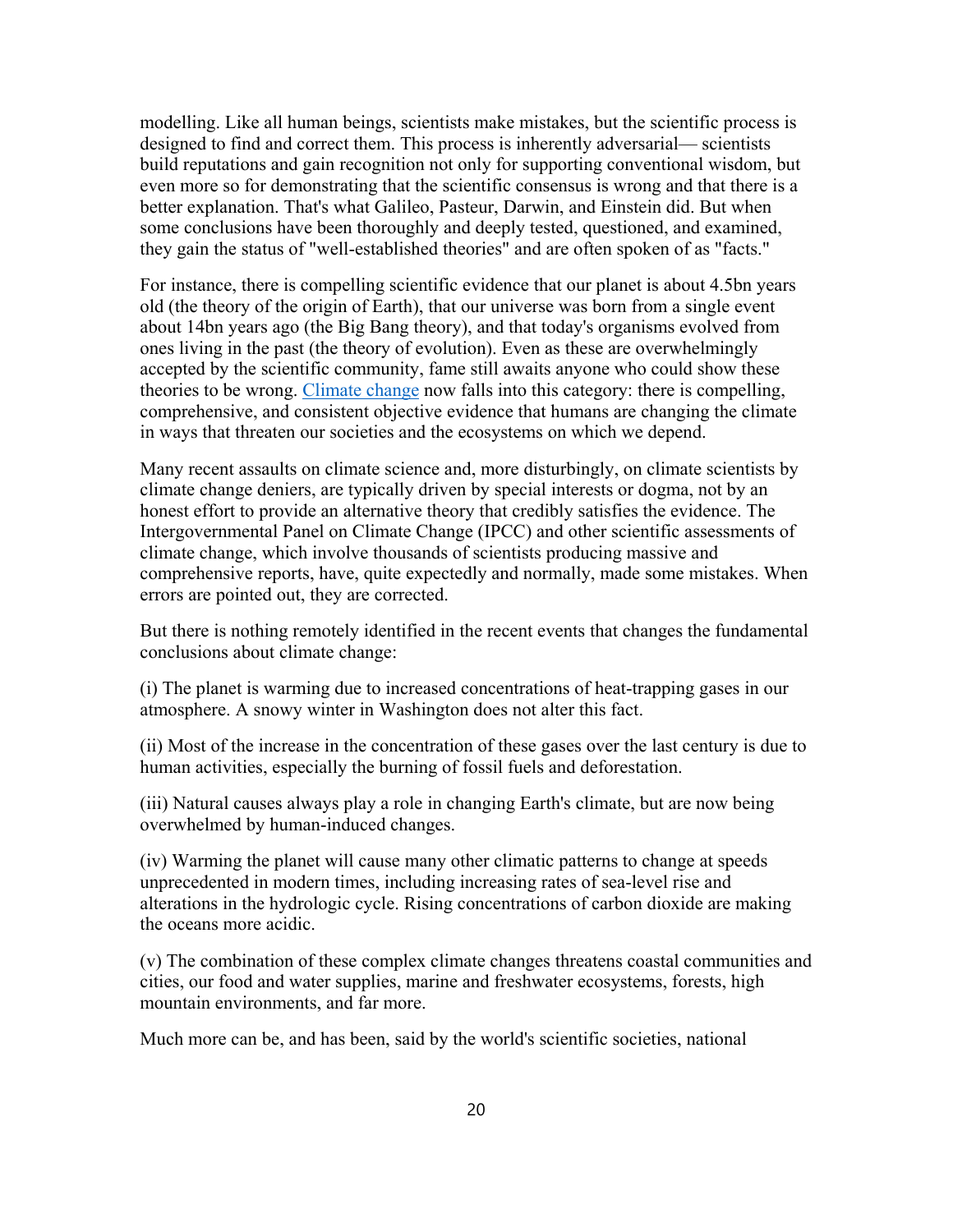academies, and individuals, but these conclusions should be enough to indicate why scientists are concerned about what future generations will face from business- as-usual practices. We urge our policymakers and the public to move forward immediately to address the causes of climate change, including the unrestrained burning of fossil fuels.

We also call for an end to McCarthy- like threats of criminal prosecution against our colleagues based on innuendo and guilt by association, the harassment of scientists by politicians seeking distractions to avoid taking action, and the outright lies being spread about them. Society has two choices: we can ignore the science and hide our heads in the sand and hope we are lucky, or we can act in the public interest to reduce the threat of global climate change quickly and substantively. The good news is that smart and effective actions are possible. But delay must not be an option.

• The signatories are all members of the US National Academy of Sciences but are not speaking on its behalf or on behalf of their institutions.

Adams, Robert McCormick, University of California, San Diego Amasino, Richard M, University of Wisconsin Anders, Edward, University of Chicago Anderson, David J, California Institute of Technology Anderson, Wyatt W, University of Georgia Anselin, Luc E, Arizona State University Arroyo, Mary Kalin, University of Chile Asfaw, Berhane, Rift Valley Research Service Ayala, Francisco J, University of California, Irvine Bax, Adriaan, National Institutes of Health Bebbington, Anthony J, University of Manchester Bell, Gordon, Microsoft Research Bennett, Michael V L, Albert Einstein College of Medicine Bennetzen, Jeffrey L, University of Georgia Berenbaum, May R, University of Illinois Berlin, Overton Brent, University of Georgia Bjorkman, Pamela J, California Institute of Technology Blackburn, Elizabeth, University of California, San Francisco Blamont, Jacques E, Centre National d' Etudes Spatiales Botchan, Michael R, University of California, Berkeley Boyer, John S, University of Delaware Boyle, Ed A, Massachusetts Institute of Technology Branton, Daniel, Harvard University Briggs, Steven P, University of California, San Diego Briggs, Winslow R, Carnegie Institution of Washington Brill, Winston J, Winston J. Brill and Associates Britten, Roy J, California Institute of Technology Broecker, Wallace S, Lamont‐Doherty Earth Observatory and Columbia University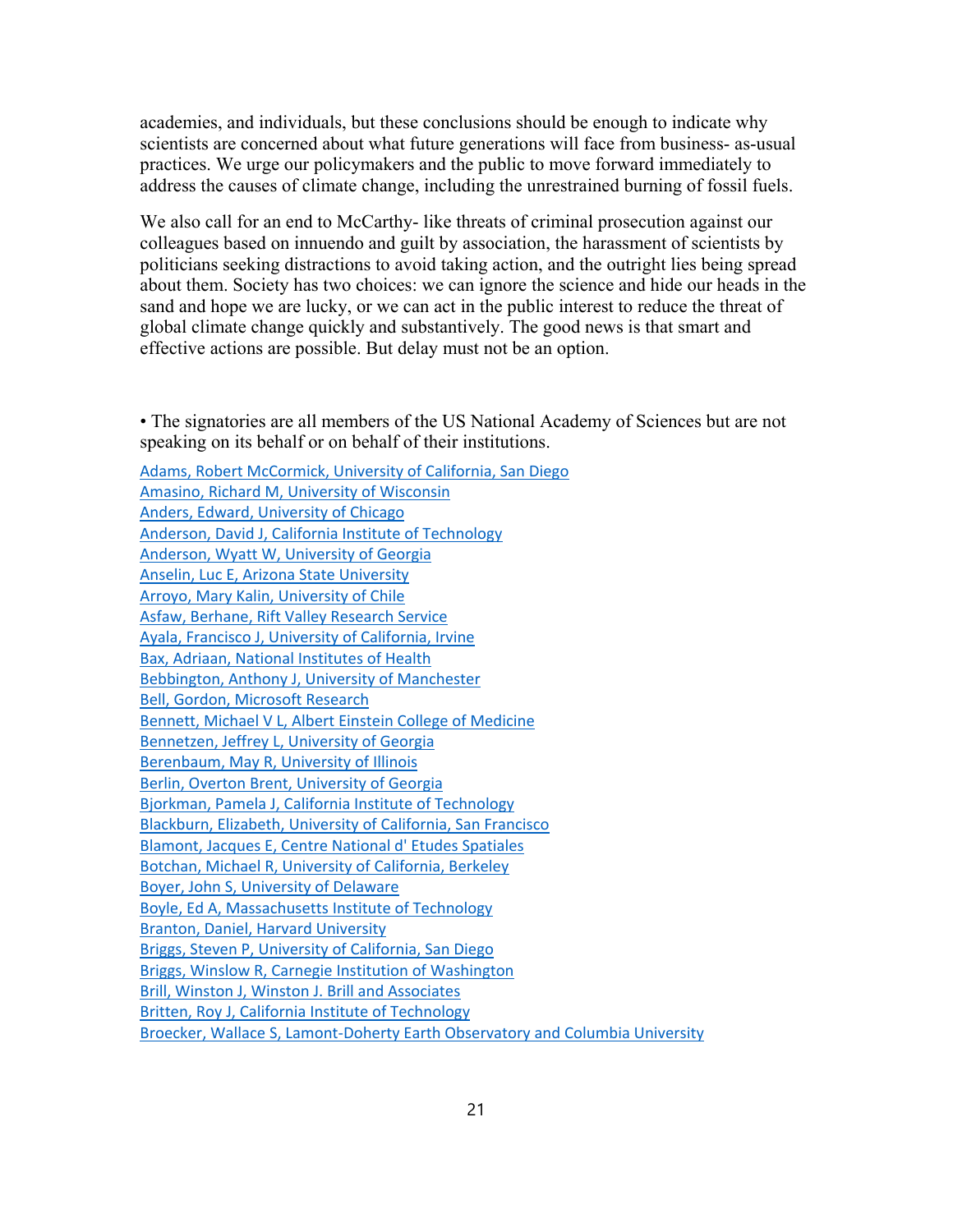Brown, James H, University of New Mexico Brown, Patrick O, Stanford University School of Medicine Brunger, Axel T, Stanford University Cairns, Jr John, Virginia Polytechnic Institute and State University Canfield, Donald E, University of Southern Denmark Carpenter, Stephen R, University of Wisconsin Carrington, James C, Oregon State University Cashmore, Anthony R, University of Pennsylvania Castilla, Juan Carlos, Pontificia Universidad Católica de Chile Cazenave, Anny, Centre National d' Etudes Spatiales Chapin, III F, Stuart, University of Alaska Ciechanover, Aaron J, Technion‐Israel Institute of Technology Clapham, David E, Harvard Medical School Clark, William C, Harvard University Clayton, Robert N, University of Chicago Coe, Michael D, Yale University Conwell, Esther M, University of Rochester Cowling, Ellis B, North Carolina State University Cowling, Richard M, Nelson Mandela Metropolitan University Cox, Charles S, University of California, San Diego Croteau, Rodney B, Washington State University Crothers, Donald M, Yale University Crutzen, Paul J, Max Planck Institute for Chemistry Daily, Gretchen C, Stanford University Dalrymple, Brent G, Oregon State University Dangl, Jeffrey L, University of North Carolina Darst, Seth A, Rockefeller University Davies, David R, National Institutes of Health Davis, Margaret B, University of Minnesota, Minneapolis De Camilli, Pietro V, Yale University School of Medicine Dean, Caroline, John Innes Centre DeFries, Ruth S, Columbia University Deisenhofer, Johann, University of Texas Southwestern Medical Center at Dallas Delmer, Deborah P, University of California, Davis DeLong, Edward F, Massachusetts Institute of Technology DeRosier, David J, Brandeis University Diener, Theodor O, University of Maryland Dirzo, Rodolfo, Stanford University Dixon, Jack E, Howard Hughes Medical Center Donoghue, Michael J, Yale University Doolittle, Russell F, University of California, San Diego Dunne, Thomas, University of California, Santa Barbara Ehrlich, Paul R, Stanford University Eisenstadt, Shmuel N, Hebrew University of Jerusalem Eisner, Thomas, Cornell University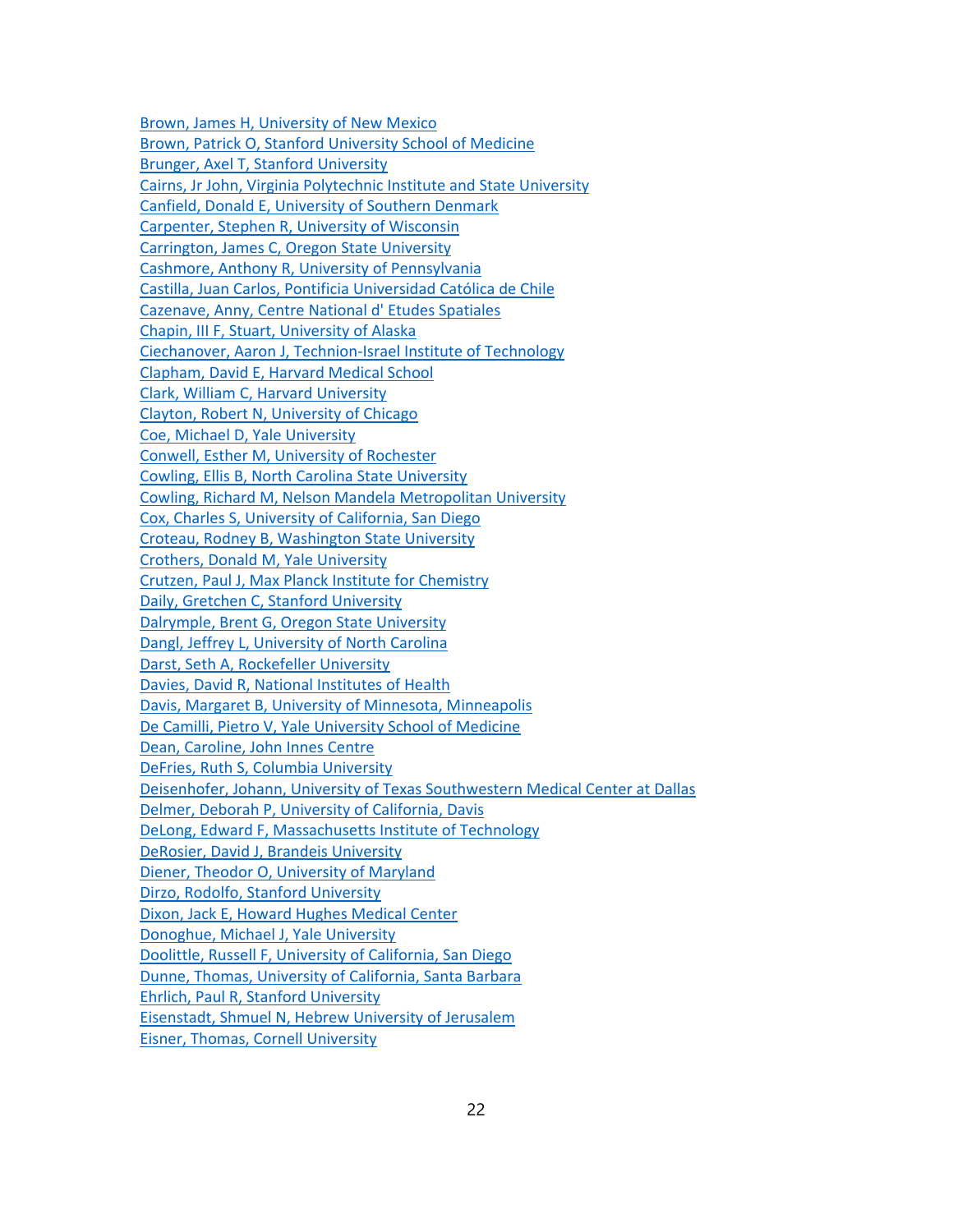Emanuel, Kerry A, Massachusetts Institute of Technology Englander, Walter S, University of Pennsylvania School of Medicine Ernst, W, G, Stanford University Falkowski, Paul G, Rutgers, State University of New Jersey Feher, George, University of California, San Diego Ferejohn, John A, Stanford University Fersht, Sir Alan, University of Cambridge Fischer, Edmond H, University of Washington Fischer, Robert, University of California, Berkeley Flannery, Kent V, University of Michigan Frank, Joachim, Columbia University Frey, Perry A, University of Wisconsin Fridovich, Irwin, Duke University Medical Center Frieden, Carl, Washington University School of Medicine Futuyma, Douglas J, Stony Brook University Gardner, Wilford R, University of California, Berkeley Garrett, Christopher J R, University of Victoria Gilbert, Walter, Harvard University Gleick, Peter H, Pacific Institute, Oakland Goldberg, Robert B, University of California, Los Angeles Goodenough, Ward H, University of Pennsylvania Goodman, Corey S, venBio, LLC Goodman, Morris, Wayne State University School of Medicine Greengard, Paul, Rockefeller University Hake, Sarah, Agricultural Research Service Hammel, Gene, University of California, Berkeley Hanson, Susan, Clark University Harrison, Stephen C, Harvard Medical School Hart, Stanley R, Woods Hole Oceanographic Institution Hartl, Daniel L, Harvard University Haselkorn, Robert, University of Chicago Hawkes, Kristen, University of Utah Hayes, John M, Woods Hole Oceanographic Institution Hille, Bertil, University of Washington Hökfelt, Tomas, Karolinska Institutet House, James S, University of Michigan Hout, Michael, University of California, Berkeley Hunten, Donald M, University of Arizona Izquierdo, Ivan A, Pontifical Catholic University of Rio Grande do Sul Jagendorf, André T, Cornell University Janzen, Daniel H, University of Pennsylvania Jeanloz, Raymond, University of California, Berkeley Jencks, Christopher S, Harvard University Jury, William A, University of California, Riverside Kaback, H Ronald, University of California, Los Angeles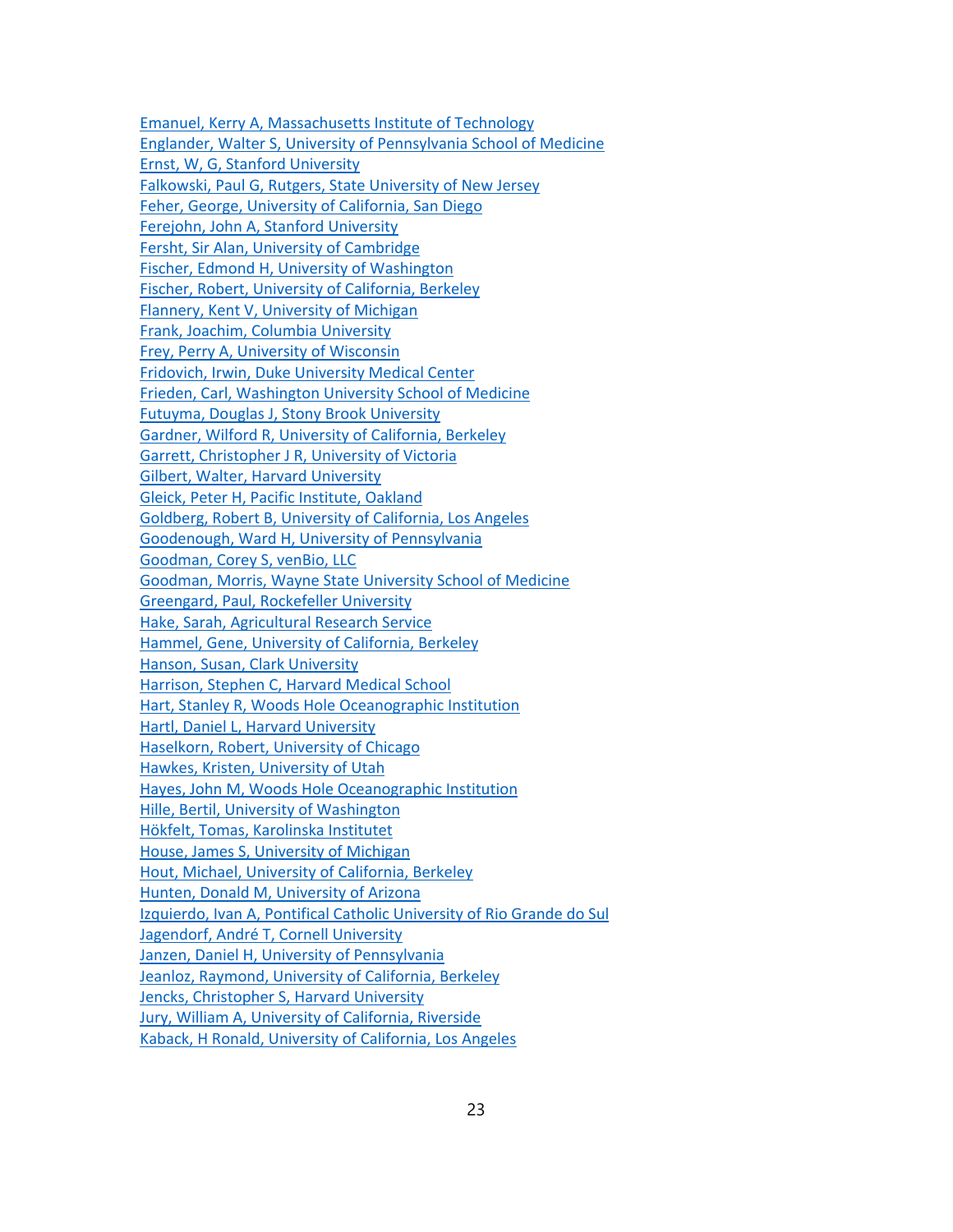Kailath, Thomas, Stanford University Kay, Paul, International Computer Science Institute Kay, Steve A, University of California, San Diego Kennedy, Donald, Stanford University Kerr, Allen, University of Adelaide Kessler, Ronald C, Harvard Medical School Khush, Gurdev S, University of California, Davis Kieffer, Susan W, University of Illinois Kirch, Patrick V, University of California, Berkeley Kirk, Kent C, University of Wisconsin Kivelson, Margaret G, University of California, Los Angeles Klinman, Judith P, University of California, Berkeley Klug, Sir Aaron, Medical Research Council Knopoff, Leon, University of California, Los Angeles Kornberg, Sir Hans, Boston University Kutzbach, John E, University of Wisconsin Lagarias, J Clark, University of California, Davis Lambeck, Kurt, Australian National University Landy, Arthur, Brown University Langmuir, Charles H, Harvard University Larkins, Brian A, University of Arizona Le Pichon, Xavier T, College de France Lenski, Richard E, Michigan State University Leopold, Estella B, University of Washington Levin, Simon A, Princeton University Levitt, Michael, Stanford University School of Medicine Likens, Gene E, Cary Institute of Ecosystem Studies Lippincott‐Schwartz, Jennifer, National Institutes of Health Lorand, Laszlo, Northwestern University Lovejoy, Owen C, Kent State University Lynch, Michael, Indiana University Mabogunje, Akin L, Foundation for Development and Environmental Initiatives Malone, Thomas F, North Carolina State University Manabe, Syukuro, Princeton University Marcus, Joyce, University of Michigan Massey, Douglas S, Princeton University McWilliams, Jim C, University of California, Los Angeles Medina, Ernesto, Venezuelan Institute for Scientific Research Melosh, Jay H, Purdue University Meltzer, David J, Southern Methodist University Michener, Charles D, University of Kansas Miles, Edward L, University of Washington Mooney, Harold A, Stanford University Moore, Peter B, Yale University Morel, Francois M M, Princeton University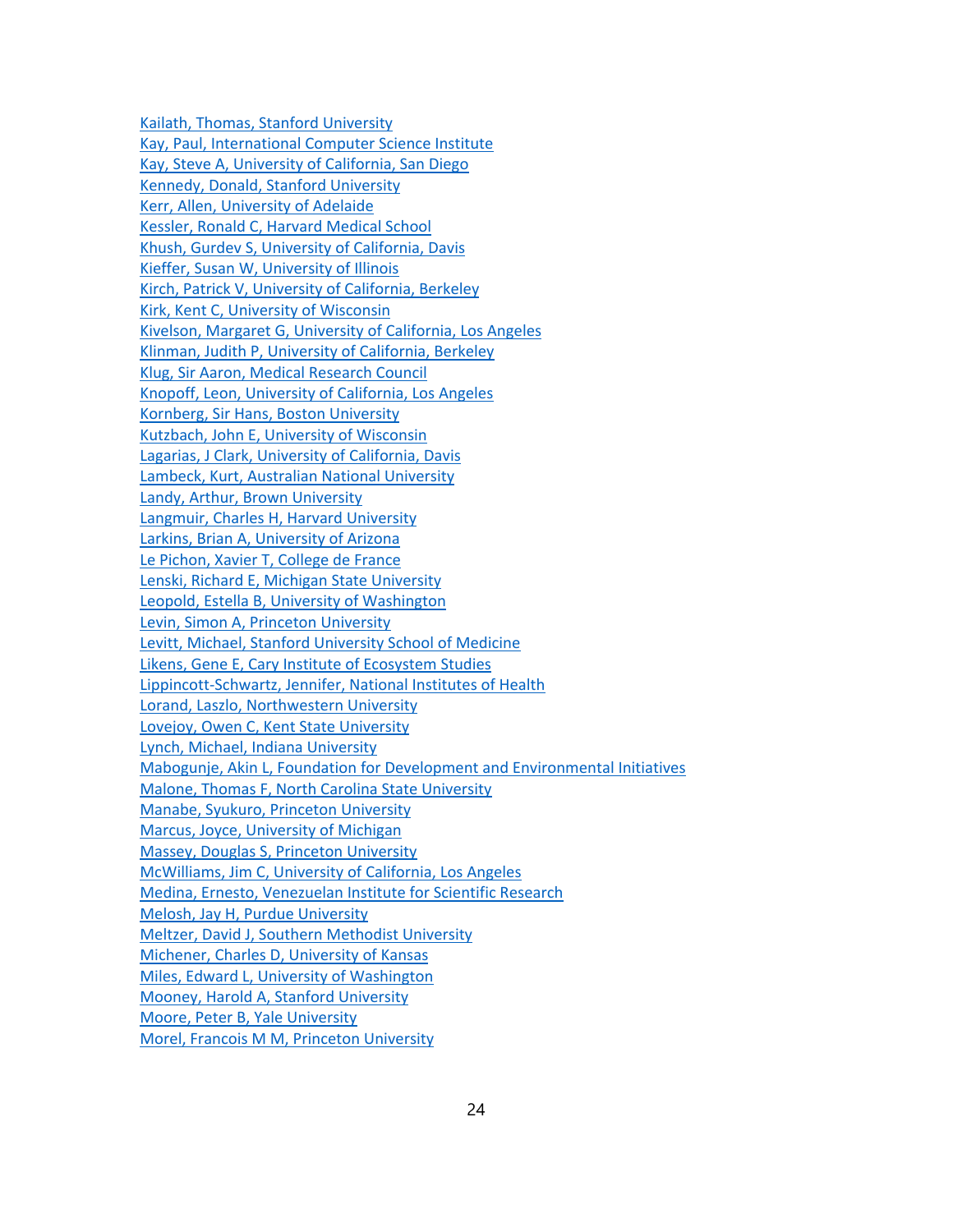Mosley‐Thompson, Ellen, Ohio State University Moss, Bernard, National Institutes of Health Munk, Walter H, University of California, San Diego Myers, Norman, University of Oxford Nair, Balakrish G, National Institute of Cholera and Enteric Diseases Nathans, Jeremy, Johns Hopkins University School of Medicine Nester, Eugene W, University of Washington Nicoll, Roger A, University of California, San Francisco Novick, Richard P, New York University School of Medicine O'Connell, James F, University of Utah Olsen, Paul E, Lamont‐Doherty Earth Observatory of Columbia University Opdyke, Neil D, University of Florida Oster, George F, University of California, Berkeley Ostrom, Elinor, Indiana University Pace, Norman R, University of Colorado Paine, Robert T, University of Washington Palmiter, Richard D, University of Washington School of Medicine Pedlosky, Joseph, Woods Hole Oceanographic Institution Petsko, Gregory A, Brandeis University Pettengill, Gordon H, Massachusetts Institute of Technology Philander, George S, Princeton University Piperno, Dolores R, Smithsonian Tropical Research Institute Pollard, Thomas D, Yale University Price Jr. Buford P, University of California, Berkeley Reichard, Peter A, Karolinska Institutet Reskin, Barbara F, University of Washington Ricklefs, Robert E, University of Missouri Rivest, Ronald L, Massachusetts Institute of Technology Roberts, John D, California Institute of Technology Romney, Kimball A, University of California, Irvine Rossmann, Michael G, Purdue University Russell, David W, University of Texas Southwestern Medical Center of Dallas Rutter, William J, Synergenics, LLC Sabloff, Jeremy A, University of Pennsylvania Museum of Archeology and Anthropology Sagdeev, Roald Z, University of Maryland Sahlins, Marshall D, University of Chicago Salmond, Anne, University of Auckland Sanes, Joshua R, Harvard University Schekman, Randy, University of California, Berkeley Schellnhuber, John, Potsdam Institute for Climate Impact Research Schindler, David W, University of Alberta Schmitt, Johanna, Brown University Schneider, Stephen H, Woods Institute for the Environment Schramm, Vern L, Albert Einstein College of Medicine Sederoff Ronald R, North Carolina State University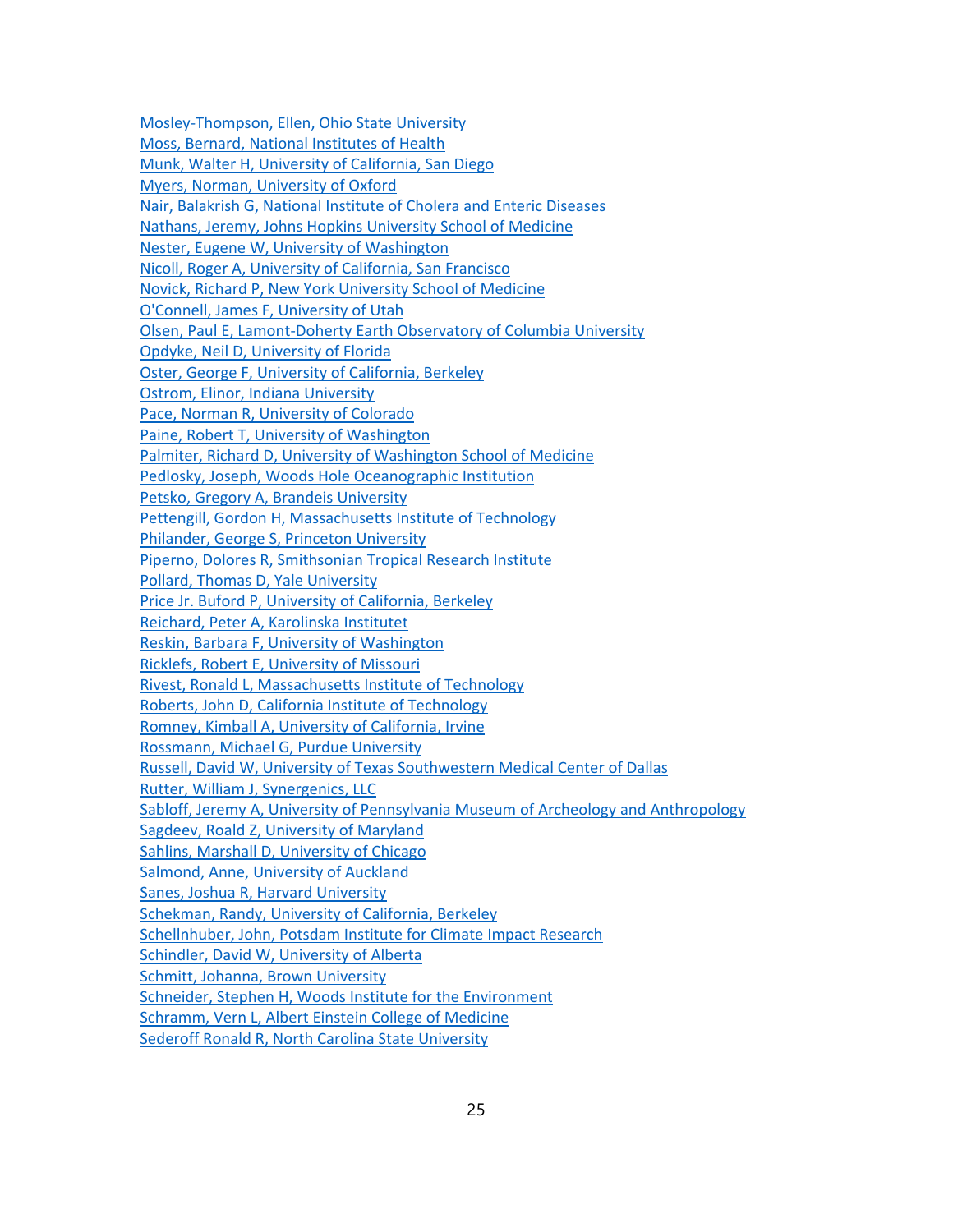Shatz, Carla J, Stanford University Sherman, Fred, University of Rochester Medical Center Sidman, Richard L, Harvard Medical School Sieh, Kerry, Nanyang Technological University Simons, Elwyn L, Duke University Lemur Center Singer, Burton H, Princeton University Singer, Maxine F, Carnegie Institution of Washington Skyrms, Brian, University of California, Irvine Sleep, Norman H, Stanford University Smith, Bruce D, Smithsonian Institution Snyder, Solomon H, Johns Hopkins University School of Medicine Sokal, Robert R, Stony Brook University Spencer, Charles S, American Museum of Natural History Steitz, Thomas A, Yale University Strier, Karen B, University of Wisconsin Südhof, Thomas C, Stanford University School of Medicine Taylor, Susan S, University of California, San Diego Terborgh, John, Duke University Thomas, David Hurst, American Museum of Natural History Thompson, Lonnie G, Ohio State University Tjian, Robert T, Howard Hughes Medical Institute Turner, Monica G, University of Wisconsin Uyeda, Seiya, Tokai University Valentine, James W, University of California, Berkeley Valentine, Joan Selverstone, University of California, Los Angeles Van Etten, James L, University of Nebraska Van Holde, Kensal E, Oregon State University Vaughan, Martha, National Institutes of Health Verba Sidney, Harvard University Von Hippel, Peter H, University of Oregon Wake, David B, University of California, Berkeley Walker, Alan, Pennsylvania State University Walker John E, Medical Research Council Watson, Bruce E, Rensselaer Polytechnic Institute Watson, Patty Jo, Washington University, St. Louis Weigel, Detlef, Max Planck Institute for Developmental Biology Wessler, Susan R, University of Georgia West‐Eberhard, Mary Jane, Smithsonian Tropical Research Institute White, Tim D, University of California, Berkeley Wilson, William Julius, Harvard University Wolfenden, Richard V, University of North Carolina Wood, John A, Harvard‐Smithsonian Center for Astrophysics Woodwell, George M, Woods Hole Research Center Wright, Jr Herbert E, University of Minnesota Wu, Carl, National Institutes of Health